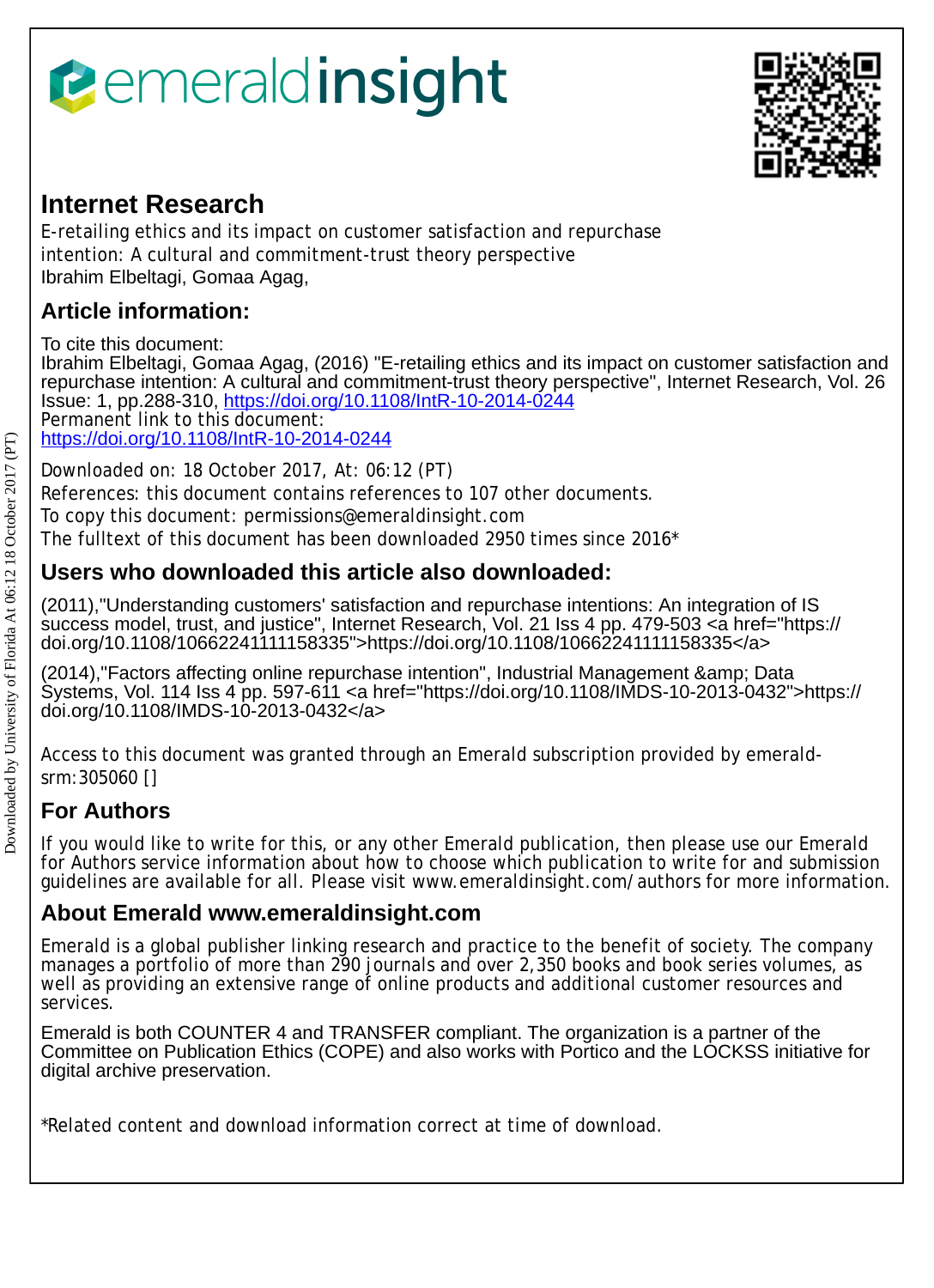INTR 26,1

288

Received 5 October 2014 Revised 19 October 2014 1 February 2015 Accepted 3 February 2015

# E-retailing ethics and its impact on customer satisfaction and repurchase intention

# A cultural and commitment-trust theory perspective

Ibrahim Elbeltagi and Gomaa Agag Plymouth Graduate School of Management, Plymouth University, Plymouth, UK

#### Abstract

Purpose – The theoretical understanding of online shopping behaviour has received much attention. Less focus has been given to online retailing ethics. Therefore, the purpose of this paper is to develop and test a comprehensive model of online retailing ethics.

**Design/methodology/approach** – The study used a survey amongst a sample representative of universities across Egypt. In total, 310 questionnaire were collected and analysed using structure equation modelling using WarpPLS.

Findings – The results indicate that the consumer perceptions of online retailing ethics (CPORE) as a second-order construct is composed of five constructs (security, privacy, non-deception, fulfilment/ reliability, and service recovery) and strongly predictive of online consumer satisfaction. Furthermore, the authors find a significant mediating effect of trust, and commitment on the relationship between CPORE and customer satisfaction. The results also show that individualism had moderate effects on the relationship between CPORE and customer satisfaction. Contrary to expectations, power distance had no significant effect.

Research limitations/implications – Despite the contributions of this study some research limitations need acknowledgment. First, this study employed a convenience sample. The authors encourage future studies to use random sampling of general consumers. The ethics literature identifies some factors which influence ethical judgments of consumers (e.g. sex, age, and education). Such research could identify how each variable, individually and cooperatively, impacts consumer ethical evaluations of online retailing. The authors did not collect data from non-internet shoppers because the focus of this study was online consumers referring to their latest purchase online. It may be an interesting extension, however, to test this conceptual model for other populations like non-online consumers.

Originality/value – This study developed and empirically tested a comprehensive model of CPORE with its multidimensional constructs and evaluated its impact on both consumer satisfaction and repurchase intention via trust and commitment.

Keywords Ethics, E-commerce

Paper type Research paper



Internet Research Vol. 26 No. 1, 2016 pp. 288-310

© Emerald Group Publishing Limited 1066-2243 DOI 10.1108/IntR-10-2014-0244

1. Introduction

The internet has come as a strong alternative way of physical commerce. The internet itself is a global phenomenon, with over 2.7 billion users worldwide in 2013, up from 420 million in 2000 and one billion in 2005 (Internet World Stats., 2013). In the developing world, 31 per cent of the population is online, compared with 77 per cent in the developed world (Internet World Stats., 2013). The incredible growth of e-commerce presents ethical issues by the way internet represents new environment for unethical behaviour (Freestone and Michell, 2004). Although many businesses are acknowledging the importance of e-commerce and online retailing activities,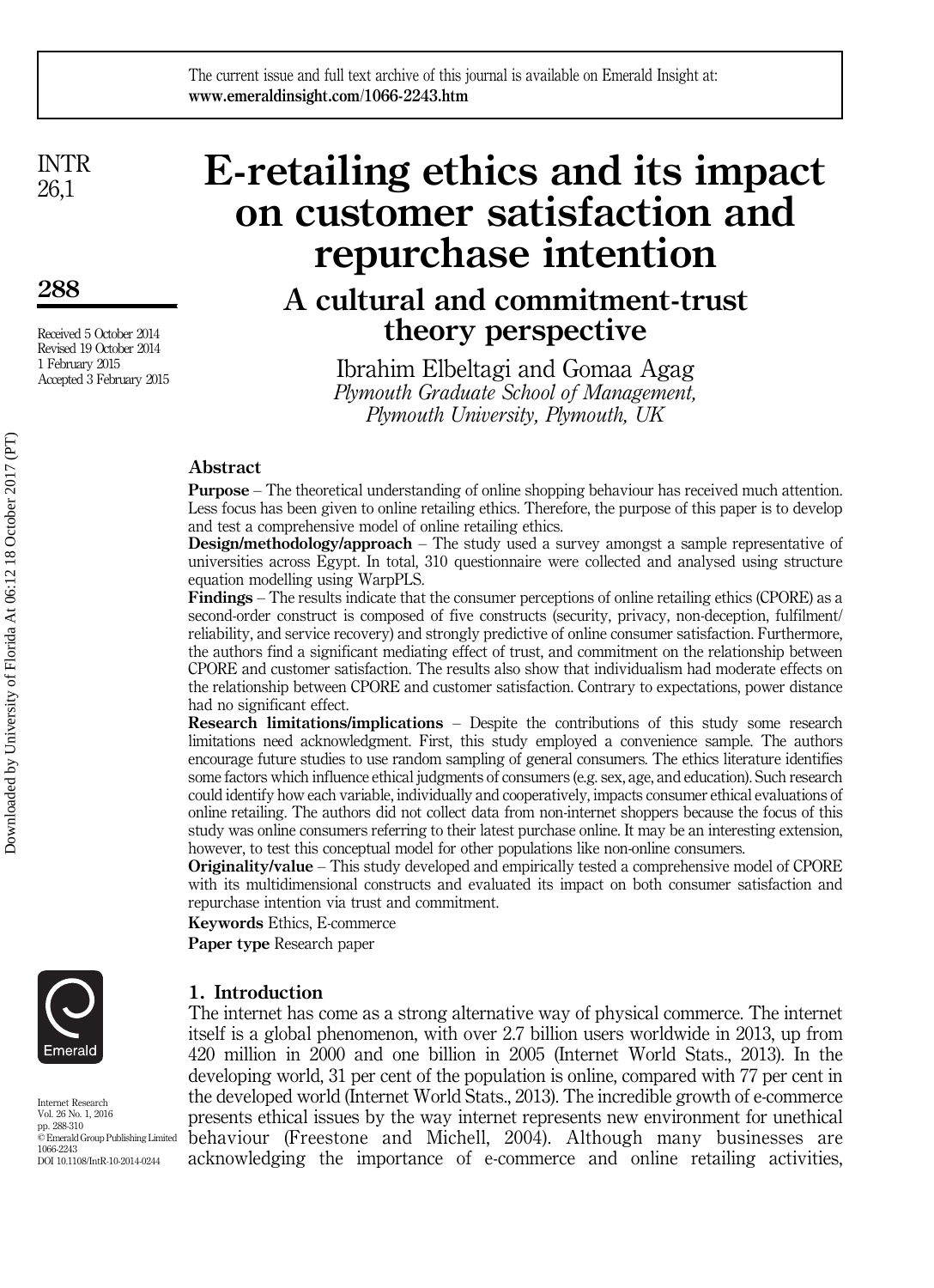little attention has been given to the business community's perceptions of the ethicality of this new media (Bush et al., 2000; Roman, 2007; Roman and Cuestas, 2008). Given the latest technological developments in e-retailing, this paper advances our understanding of the ethical issues in the online retailing context. In this respect we follow the call by James and Rajiv (2009) for internet researchers to make significant contribution to the retailing literature "by utilizing theories not frequently applied to internet issues as well as investigating antecedents variables heretofore overlooked".

Retailers can build mutually valuable relationships with customers through a trust-based collaboration process (Dayal et al., 2001). Strategies to maintain trust are effective in establishing positive frame of mind among consumers, while causes of negative events have a negative impact on consumer mind (Chen *et al.*, 2013). Although, the way in which trust may be gained and the impact it has on e-business outcomes are not yet well understood (Jones *et al.*, 2000). Therefore, we examine the applicability of the highly cited commitment-trust theory of relationship marketing (Morgan and Hunt, 1994) in the online retailing ethics context.

Culture is important in ethics, as individualism/collectivism strongly influences consumer attitudes and decision making (Oyserman et al., 2002). Frost et al. (2010) indicated that online shopping environment, whose activity does not depend on interaction or social co-operation with other consumers, attracts individualists.

A number of studies have addressed consumers' ethical believes and practices (Strutton et al., 1997; Vitell and Muncy, 2005; Sharma and Lijuan, 2014) as well as consumers' perceptions of retailers ethics (Lu et al., 2013; Roman and Cuestas, 2008)). Yet, little research has been conducted on the potential ethical issues regarding online retailing from the consumers' perspective. In addition, the vast majority of earlier research is conceptual in nature, and has primarily focused on privacy issues (e.g. Palmer, 2005) overlooking other important ethical marketing issues surrounding the internet such as deception and dishonesty (Mcintyre *et al.*, 1999; Roman and Cuestas, 2008). The purpose of our study is to develop and empirically test a framework that explains the impact of e-retailing ethics on customer satisfaction and repurchasing intention through the mediating role of trust-commitment theory and cultural perspective in the context of Egypt.

#### 2. Research objective

E-commerce is growing rapidly and it presents ethical issues by the way internet represents new environment for unethical behaviour (Freestone and Michell, 2004). Apart from the re-examination of commitment-trust theory in the online retailing context, our study attempts to make other fundamental contributions in understanding online customer behaviours. Although the relationship between national culture (e.g. individualism (IND), and power distance (PD)) and the ethical perceptions of consumers is paramount for the prediction of customer satisfaction, literature still limited in this area. So we take a first step into the examining of the influence of culture on the relationship between e-retailing ethics and customer satisfaction. Therefore, the main purpose of this study is to identify ethical factors that affect consumer perceptions towards online retailers and explore the relationship between e-retailing ethics and customer satisfaction based on the theory of commitment and trust. The structure of this paper is organized as follows. Section 3 provides theoretical background of the study followed by Section 4 where the research model and hypotheses are developed. Sections 5 and 6 present both the methodology and data analysis. The discussion part is mentioned in Section 7 followed by the conclusion in Section 8.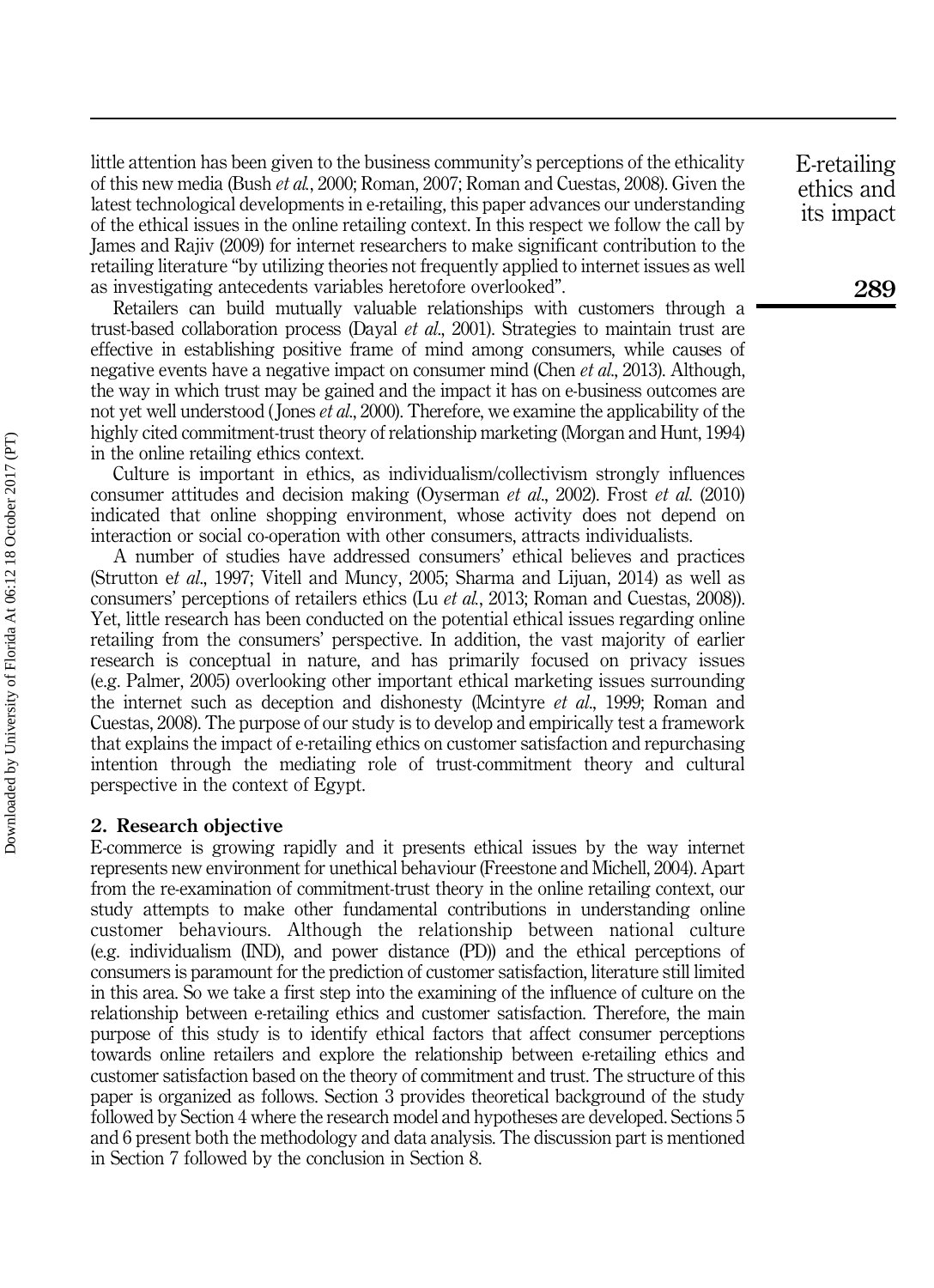#### 3. Theoretical background INTR

3.1 Ethical issues in e-commerce

Research on ethical marketing first made its appearance in the late 1960s, with the pioneering work of Bartels (1967), which provided the first conceptualization of factors influencing marketing ethics decision making. Since then, there has been a steady growth of contributions on the subject, reflecting increasing public concern about unethical marketing practices, such as dangerous products, misleading prices, and deceptive advertising. However, it was not until the early 1980s that the important role of ethics in marketing became widely recognized by business practitioners, when, for the first time, many companies and professional associations began to adopt certain codes of ethics in conducting their operations. Reflecting this, academic interest has grown exponentially, with dozens of studies conducted on the subject see, for example, reviews by Kim et al. (2010) and Schlegelmilch and Öberseder (2010).

Bush *et al.* (2000) assessed the perceptions of the ethical issues concerning marketing on the internet among a sample of 292 marketing executives. The authors used an open-ended question "due to the lack of published research from which scaled items could be developed" (Bush et al., 2000). The ethical concerns most often mentioned regarding marketing on the internet was the security of transactions. The next three most often mentioned ethical concerns were illegal activities (e.g. fraud, hacking, privacy, and honesty/truthfulness of the information on the internet). Singh and Hill (2003) study focused on consumers' concerns regarding online privacy in Germany. Their results suggest that consumers' views about internet use and online behaviours are influenced, among other things, by their views regarding privacy in general, and how they view the role of the government and the role of companies in protecting consumer privacy. Schlegelmilch and Öberseder (2010) argued that internet ethical issues are privacy, identity theft, and phishing. In exploring a special e-commerce ethics, Kracher and Corritore (2004) identified the key issues of access, intellectual property, privacy and informed consent, protection of children, information security, and trust. Miyazaki and Fernandez (2001) evaluated consumers' concerns regarding online shopping. Four major concerns emerged from a sample of 189 consumers; three of these concerns were related to ethical issues. The first category, privacy, contained a variety of worries, such as unauthorized sharing of personal information and undisclosed tracking of shopping behaviours. The second category, system security, included concerns about potentially malicious individuals who breach technological data protection devices to acquire consumers' personal and financial information. The third category, online retailer fraud, focused on concerns regarding fraudulent behaviour by the online retailers, such as purposeful misrepresentation or non-delivery of goods. Similarly, Forsythe et al. (2006) developed a three-factor scale to measure the perceived risks of online shopping. One of them (financial risk) was related to ethical issues. Financial risk was defined as potential net loss of money, and included consumers' sense of insecurity regarding online credit card usage.

Based on this, it is clear that the current literature coverage of e-ethics is fragmented and the relationship between online retailing ethics and customer satisfaction is virtually absent (Roman and Cuestas, 2008). Finally although the relationship between national culture (e.g. IND, PD, and uncertainty avoidance) and the ethical perceptions of consumers is paramount for the prediction of customer satisfaction, literature still limited in this area.

#### 3.2 The nature of consumer perceptions of online retailing ethics (CPORE)

Online ethics like traditional marketplace ethics are multidimensional, complex, and highly abstract. In online context, CPORE have been defined as positive consumer

290

26,1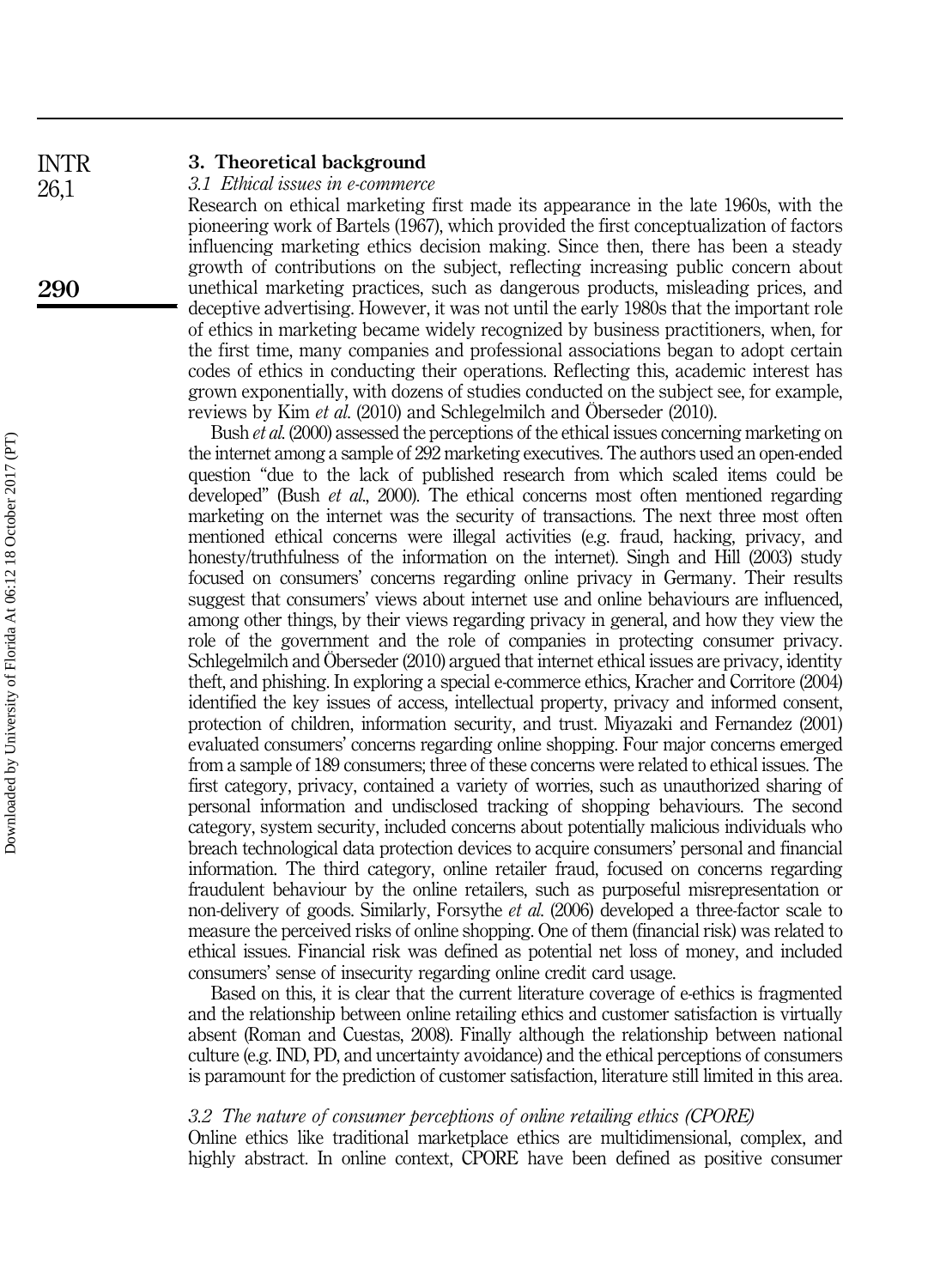perceptions about the behaviour of e-retailers that handle consumers in a confidential, fair, honest, and sincere manner that ultimately protects consumers' interests. The conceptual domain of this construct is still evolving, but the construct displays these characteristics are: security, privacy, fulfilment/reliability, non-deception, and service recovery.

The first factor, "privacy" extends itself beyond the uncertainty of providing personal information on the websites, but includes the degree to which information is shared or sold to third parties that have marketing-related interests (Miyazaki and Fernandez, 2001). Privacy policies of an online retailer involve the adoption and implementation of a privacy policy, disclosure, and choice/consent of consumer (Bart *et al.*, 2005). The second factor, "security" provided by an online retailer refers to the safety of the computer and credit card or financial information (Bart *et al.*, 2005; Roman and Cuestas, 2008). Customers believe that the internet payment channels are not always secure and could potentially be intercepted ( Jones and Vijayasarathy, 1998). This reduces the customer's trust, discouraging them from providing personal information and making online purchases. On the other hand, Klang (2001) argued that the level of uncertainty and risk that customers perceive in online transactions is not dependent on whether the transactions are actually secure or not. Even if retailer adheres to a scientific assessment of security based on technological solutions and legal guidelines, customers' perceived sense of security would still be necessary to create the required level of trust to enable online transactions (Pavlou and Chellappa, 2001). The third factor, "reliability/fulfilment" is related to the accurate display and description of a product so that what consumers receive is what they thought they ordered, moreover the delivery of the right products within the frame promised (Wolfinbarger and Gilly, 2003). Earlier research has found fulfilment/reliability to be one of the key dimensions of online service quality as perceived by consumers (Parasuraman et al., 2005). Reliable response is an important factor of service quality because it can influence the customers' satisfaction (Kalakota and Whinston, 1996). Roman (2007) found fulfilment to be one of the important dimensions of online retailing ethics. The fourth factor, "Non-deception" refers to the consumer belief that an e-service provider will not use deceptive practices to influence consumers to purchase e-products (Limbu et al., 2011). This dimension focuses on consumer's perceptions of online retailer's deceiving/misleading practices, rather than on the act of deceiving itself. Prior research on deceptive advertising has focused largely on identifying the specific types of claims that lead consumers to make erroneous judgments and its consequences on consumers' beliefs and behavioural intentions (e.g. Burke *et al.*, 1988; Darke and Ritchie, 2007). For instance, findings from Darke and Ritchie (2007) showed that deceptive advertising engenders consumers' distrust. Few studies (e.g. Ingram et al., 2005; Ramsey et al., 2007) found that deceptive selling actions decrease customer satisfaction and trust. The fifth factor, "service recovery" measures consumers' perceptions of the fairness of the e-commerce companies' recovery effort during the transaction processes. Social exchange theorists have identified three dimensions of perceived justice that influence how people evaluate exchanges: distributive, procedural, and interactional justice (Wu, 2013). The results of a prior study also provided strong support for the effects of service recovery on consumers' perceptions of justice (Smith et al., 1999).

#### 3.3 Commitment-trust theory

In their seminal paper, Morgan and Hunt showed that "relationship marketing" – the act of establishing and maintaining successful relational exchanges – constitutes a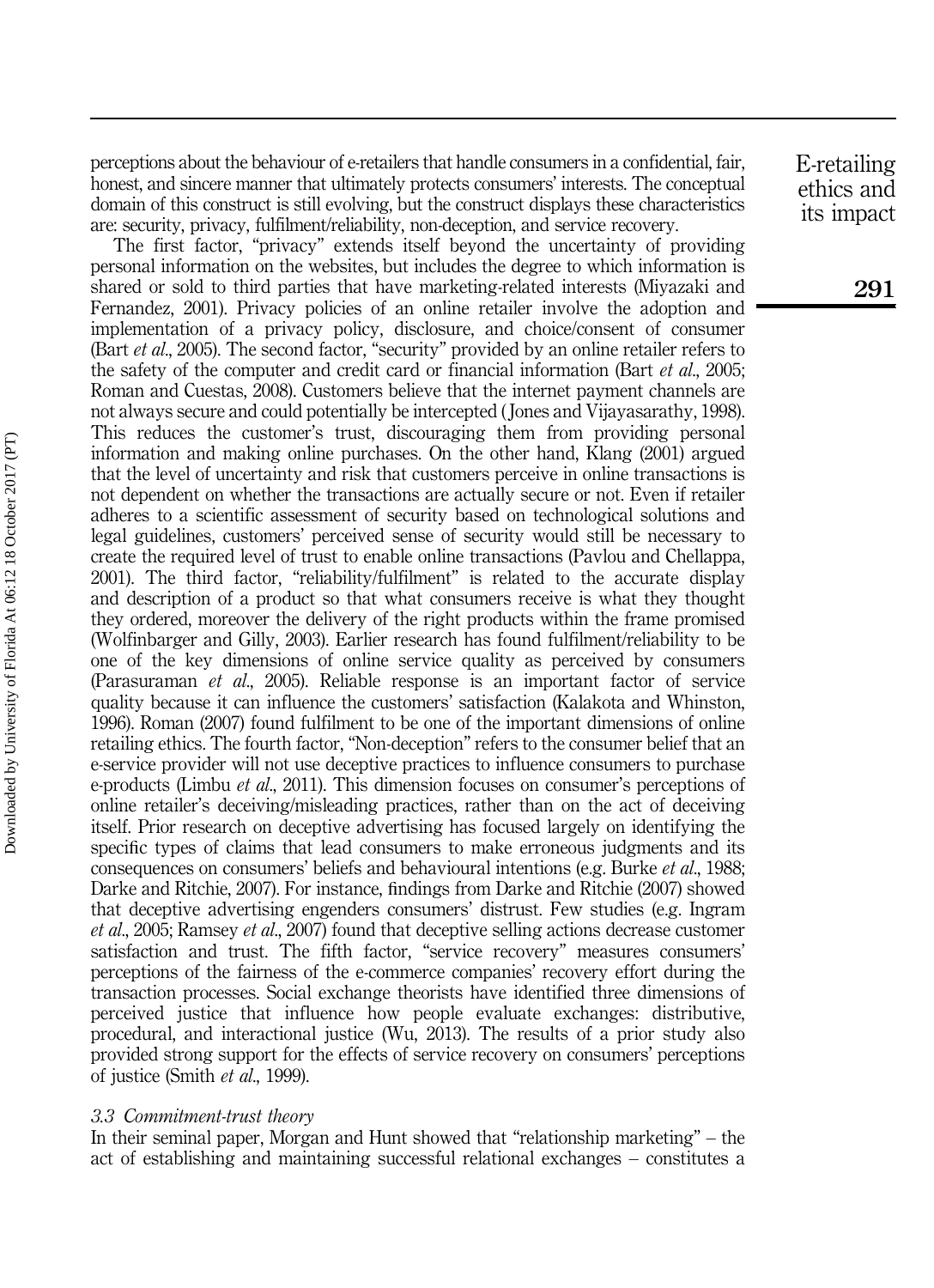major shift in marketing theory and practice. Based on the commitment-trust theory, Morgan and Hunt (1994) developed the key mediating variable (KMV) model of relationships marketing. The KMV model proposed trust and commitment as mediating variables between five antecedents (relationship termination cost, relationship benefits, shared value, communication, and opportunistic behaviour) and five outcomes (acquiescence, propensity to leave, co-operation, functional conflict, and decision-making uncertainty). Although they tested the model in the context of automobile tire retailing, Morgan and Hunt (1994) claimed that their theory would apply for all relational exchanges involving supplier, customer, or employees. They felt a strong need for "further replication, extension, application and critical evaluation" of their theory and model. This research is responding to this need in the literature and using this theory in the area of e-retailing ethics.

3.3.1 Trust. Building online trust and understanding its relationship to online consumers' purchase decision making are important topics for e-commerce system managers and information systems (IS) researchers (Zimmer *et al.*, 2010). Morgan and Hunt (1994) felt that trust exists when one party has confidence in an exchange partner's reliability and integrity. Trusting other parties provides the basis for assessing predictability of future behaviour based on past interaction and promises (Boersma et al., 2003), reducing uncertainty (Hwanga and Leec, 2012), reducing the perception of risk associated with opportunistic behaviour (Morgan and Hunt, 1994), and undermining formalizing decision making (Fang et al., 2008), fostering cooperative intention (Keh and Xie, 2009), influencing parties' long-term orientation (Lai et al., 2009), and building relationship commitment (Gundlach et al., 1995).

Various dimensions of trust have been identified in the literature (see Bart *et al.*, 2005). Since our study is aimed at a re-examine of the consumers' perceptions about the integrity and responsibility of the company (behind the website) in its attempt to deal with consumer in a secure, confidential, and honest manner that ultimately protects consumers' interest, we adopted the customer's propensity to trust the online retailer as the key dimension of trust in an online retailer (Morgan and Hunt, 1994). Propensity to trust is important in economic transactions as it reduces perceived risk (Humphrey and Schmitz, 1998). This is particularly important in the case of online retailing, where the buyers and the sellers are physically separated, contingencies are difficult to predict and incorporate into contracts, relationships are difficult to monitor, and cyber-laws are not well defined. Online customers with a high propensity to trust perceive the risk to be less and thus have more trust in online transactions (Ba, 2001). Thus, online trust and consumer behaviour should be investigated both online and hybrid companies (Saeed *et al.*, 2005).

3.3.2 *Commitment*. According to Morgan and Hunt (1994), a critical complement of trust in exchange relationships is commitment. Moorman et al. (1992) defined relationship commitment as an enduring desire to maintain valued relationship. Partners in business value trust-based relationship very highly and commit themselves to such relationship (Hrebiniak, 1974). The trust-commitment interaction has also been demonstrated by Morgan and Hunt (1994). Trust and commitment are at the centre of our proposed model. Based on our suggested model commitment-trust theory variables will mediate the relation between CPORE and customer satisfaction and repurchase intention as we will discuss in the following section.

3.3.3 The consequences of trust and commitment theory. "Behavioural intention" is the consequence of both trust and commitment. Based on Morgan and Hunt (1994),

INTR 26,1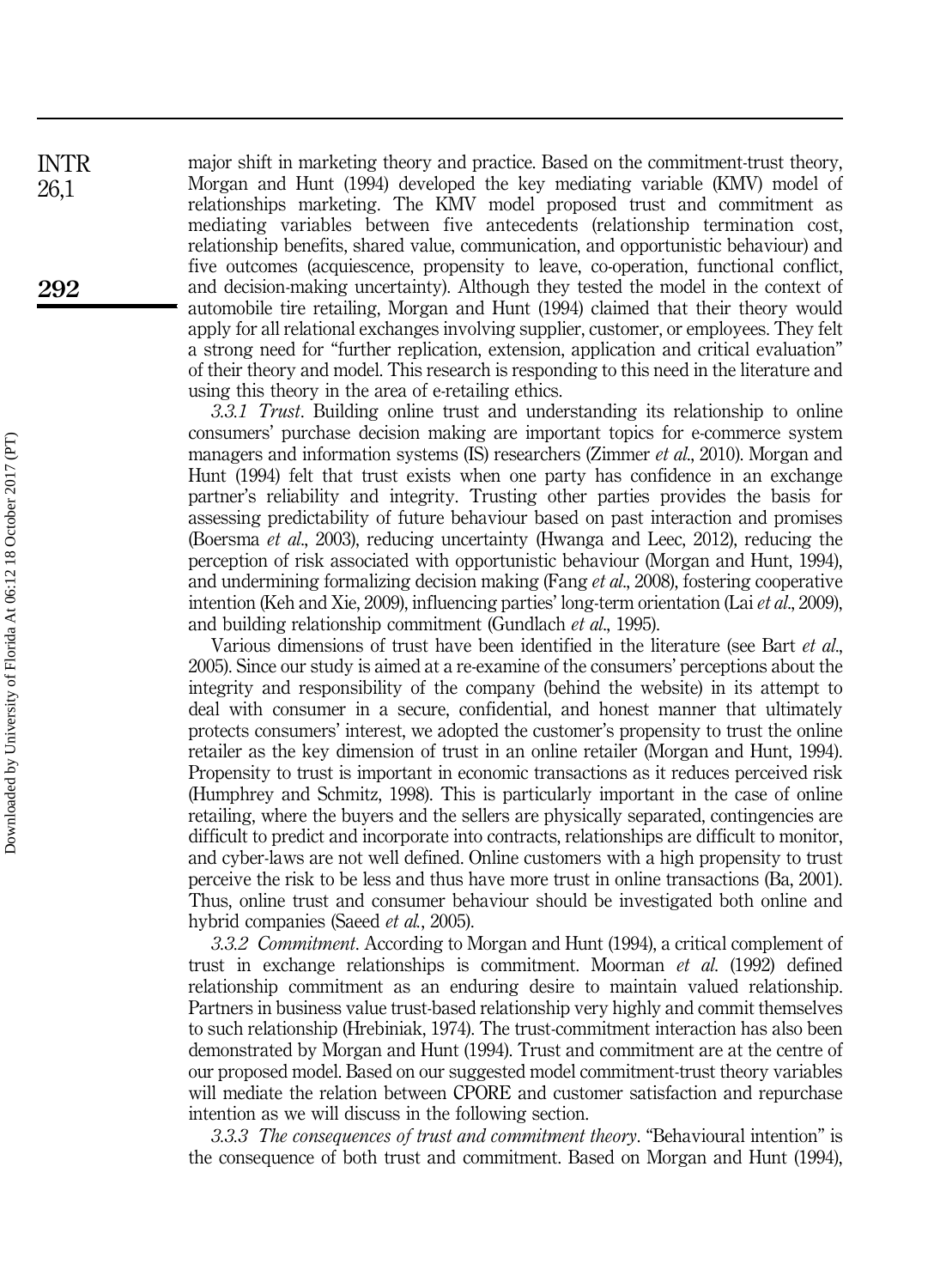we conceptualize behavioural intention as consisting of word of mouth, purchase intentions, and continued interaction. Various researchers have suggested that online customers' trust will positively influence their adoption of internet to search for information and subsequently, their intentions to buy online. With a greater degree of trust in the online retailers, customer is more willing to make online purchase (Gefen and Straub, 2001). Hoffman *et al.* (1999) argued that the likelihood of customers' preferential usage of the internet to buy products over traditional physical stores is influenced by the amount of customer trust concerning the delivery of goods and use of personal information.

Some studies show that trust and/or commitment appear to be antecedents or precursors to satisfaction (e.g. Johnson et al., 2008) support of these findings; Skarmeas *et al.* (2008) stated that "[...] satisfaction is a focal outcome of buyer – seller relationships that is generally unlikely to develop in the absence of trust and commitment". The theory suggests that these outcomes of trust and commitment promote relationship marketing success (Morgan and Hunt, 1994).

#### 4. Conceptual framework and hypotheses

Based on the Commitment-Trust theory, Morgan and Hunt (1994) constructed a KMV model to prove that relationship commitment and trust were central to successful relational exchange. We hypothesized that relationship commitment and trust mediated the relationship between five precursors and customer satisfaction.

The CPORE has been defined as consumers' perceptions about the integrity and responsibility of the company (behind the website) in its attempt to deal with consumer in a secure, confidential, and honest manner that ultimately protects consumers' interest.

We expect CPORE to be a higher order construct composed of five dimensions. In particular, we conceive a second-order factor structure in which the five distinct components are the manifestation of a broader, more general and more abstract higher order latent variable (CPORE). In such a second-order factorial structure, each factor can be considered a manifestation of CPORE, and each item is a manifestation of its respective factor (see Figure 1). Based on this reasoning, we propose the following hypothesis:

H1. CPORE is a second-order construct composed of five dimensions (i.e. security, privacy, fulfilment, non-deception, and service recovery).

#### 4.1 CPORE and trust

Consumer behaviour theory considers the firm's marketing activities as stimuli pushing consumers to take certain actions. In line with this, the firm's ethical marketing behaviour is expected to provoke a number of responses. One critical response is trust, which is the belief that a party's word or promise is reliable and that he/she will fulfil any obligations in an exchange relationship (Dwyer et al., 1987). Dirks et al. (2011) argued that affective repair is valuable when the trust violation is attributed to a lapse of competence rather than a lapse of integrity in e-commerce. In fact, consumer trust in a company's activities is highly dependent on the extent to which he/she disapproves the firm's ethical practices relating to product, price, distribution, and promotion (Robertson and Anderson, 1993). A positive association between the firms' marketing ethicality and consumer trust was confirmed by various studies (e.g. Roman, 2007; Leonidou *et al.*, 2013). Therefore, we hypothesize that:

H2. There is a positive relationship between CPORE and consumer trust.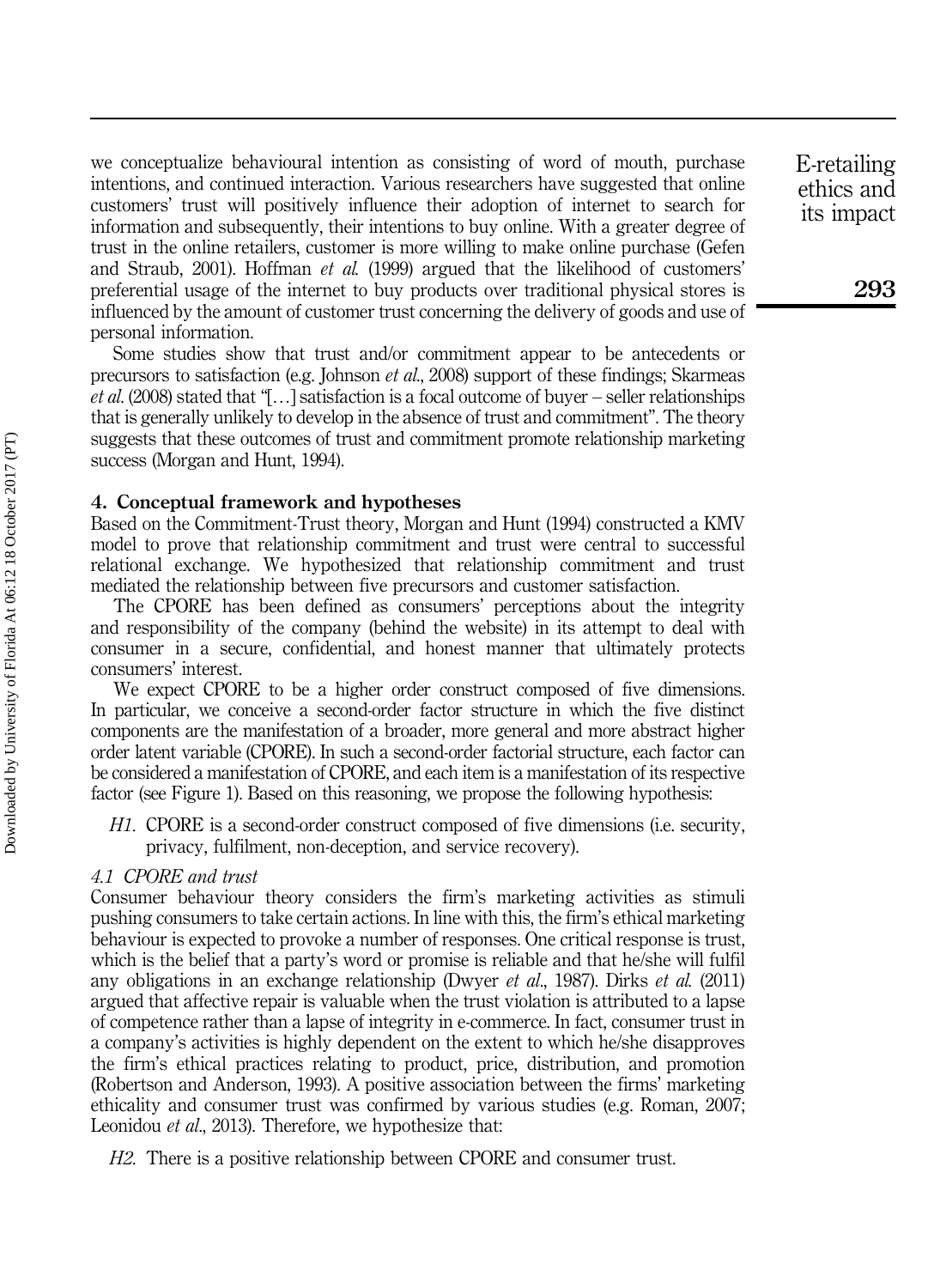

#### 4.2 CPORE and satisfaction

Customer's satisfaction refers to the customers "post-purchase comparison between pre-purchase expectation and performance received" (Oliver, 1980). Some studies have indicated that a salesperson with good ethics could establish a favourable relationship with the customer, thereby acquiring the customer's satisfaction and trust (Vesel and Zabkar, 2009). Few studies in the online context have examined the relationship between CPORE and satisfaction. However, prior researches have implied that online retailing ethics significantly impacts the customer satisfaction (e.g. Kurt and Hacioglu, 2010; Cheng, 2011). We may, therefore, hypothesize that:

H3. There is a positive relationship between CPORE and consumers' satisfaction.

#### 4.3 CPORE and commitment

Online commitment (or e-commitment) is defined as a consumer's desire to continue a relationship with an online retailer. If customers feel they are being treated unfairly by the salesperson (e.g. because of unethical behaviour), perceptions of inequity will emerge, which in turn may translate into a desire of the customer to leave the relationship. Theoretical and empirical studies (Collier and Esteban, 2007; English, 2008) showed that there are positive relationships between ethical values of the company and customers commitment in marketing. They believe that maintaining a high level of customer commitment, leaders and managers must define, evaluate, and institutionalize ethical principles in the policies, the practices and objectives of the company, and thus the realization of the specific organizational benefits such as productivity and effectiveness. We may, therefore, hypothesize that:

H4. There is a positive relationship between CPORE and customer commitment.

#### 4.4 Trust and customer satisfaction

Unlike offline retail stores, the inability to interact with a salesperson, moreover electronic payment method, increases consumers' perceived risk of online purchasing. Consequently, trust may provide a stimulus to purchase over the internet. Singh and Sirdeshmukh (2000) proposed a circular trust model. That is, trust before a specific exchange episode enhances consumers' post-purchase satisfaction, which in turn increases post-purchase trust. As such, this study suggests that customer satisfaction can be achieved when customers feel comfortable about placing orders over the internet. Empirical findings (Göran et al., 2010; Leonidou et al., 2013; Martín et al., 2011)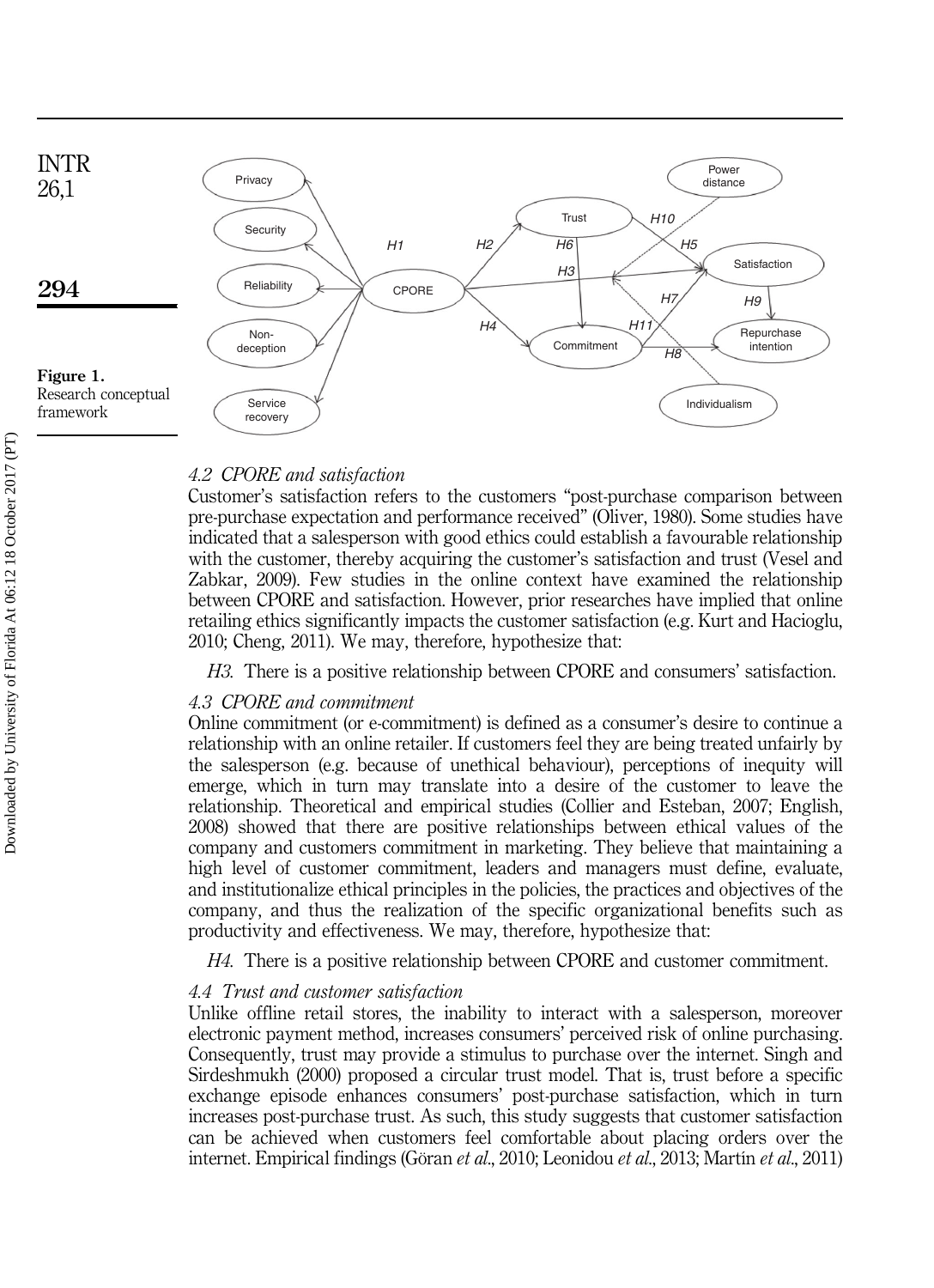support a positive direct trust-satisfaction link. Therefore, we expect customer satisfaction to be reflective of customer trust towards the e-retailer:

H5. Customer trust is positively related to customer satisfaction.

#### 4.5 Trust and commitment

Trust is a precursor to commitment (Sanchez-Franco et al., 2009; Abosag and Lee, 2013). Presumably, partners value high-trust relationships so much that they want to commit themselves to the relationships. Morgan and Hunt (1994) argued that trust is of vital importance to a buyer when deciding to invest efforts into the relationship. Morgan and Hunt (1994) mentioned that, "Indeed, because commitment involves vulnerability, parties will seek only trustworthy partner". This view informs the suggestion that trust is a precursor to commitment:

H6. Customer trust is positively related to customer commitment.

#### 4.6 Commitment and customer satisfaction

Several studies show that commitment is a precursor to satisfaction (e.g. Johnson *et al.*, 2008). Farrelly and Quester (2005) noted that "It seems logical to argue here that trust and commitment are key factors of satisfaction, a more general concept and a closer determinant of their decision to extend, renew, or terminate the sponsorship relationship". A relationships atmosphere where both parties believe they can achieve goals without opportunism should show evidence of a high level of commitment which in turn should show higher levels of satisfaction with the relationship (Farrelly and Quester, 2005). Göran et al. (2010) Found that commitment relates positively to satisfaction:

H7. Customer commitment is positively related to customer satisfaction.

#### 4.7 Commitment and repurchase intention

The proposed commitment and repurchase intention relationship is supported by Morgan and Hunt (1994). Empirical findings (Mukherjee and Nath, 2003; Bloemer and Kasper, 1995) showed that commitment has a significant influence on customers' behavioural intentions:

H8. Customer commitment is positively related to repurchase intention.

#### 4.8 Customer satisfaction and repurchase intention

Several researchers have found satisfaction and attitude to be major antecedents of customer repurchase intention (e.g. Innis, 1991; Roest and Pieters, 1997). A direct positive relationship between customer satisfaction and repurchase intention is supported by a wide variety of product and service studies (Zhang *et al.*, 2011; Rose *et al.*, 2012). These studies establish that overall customer satisfaction with a service is strongly associated with the behavioural intention to return to the same service provider:

H9. Customer satisfaction is positively related to repurchase intention.

#### 4.9 Moderating role of national culture

Although culture, defined as the collective programming of the mind that distinguishes the members of one category of people from those of another, has been inextricably linked with people's ethical values at the country level (Hofstede, 1984), prior research, with some exceptions (e.g. Swaidan *et al.*, 2003), has placed moderate emphasis on the ethical implications of an individual's cultural orientation, particularly as regards marketing issues. The influence of culture on the relationship between online retailing ethics and customer satisfaction has not been investigated. So we take a first step into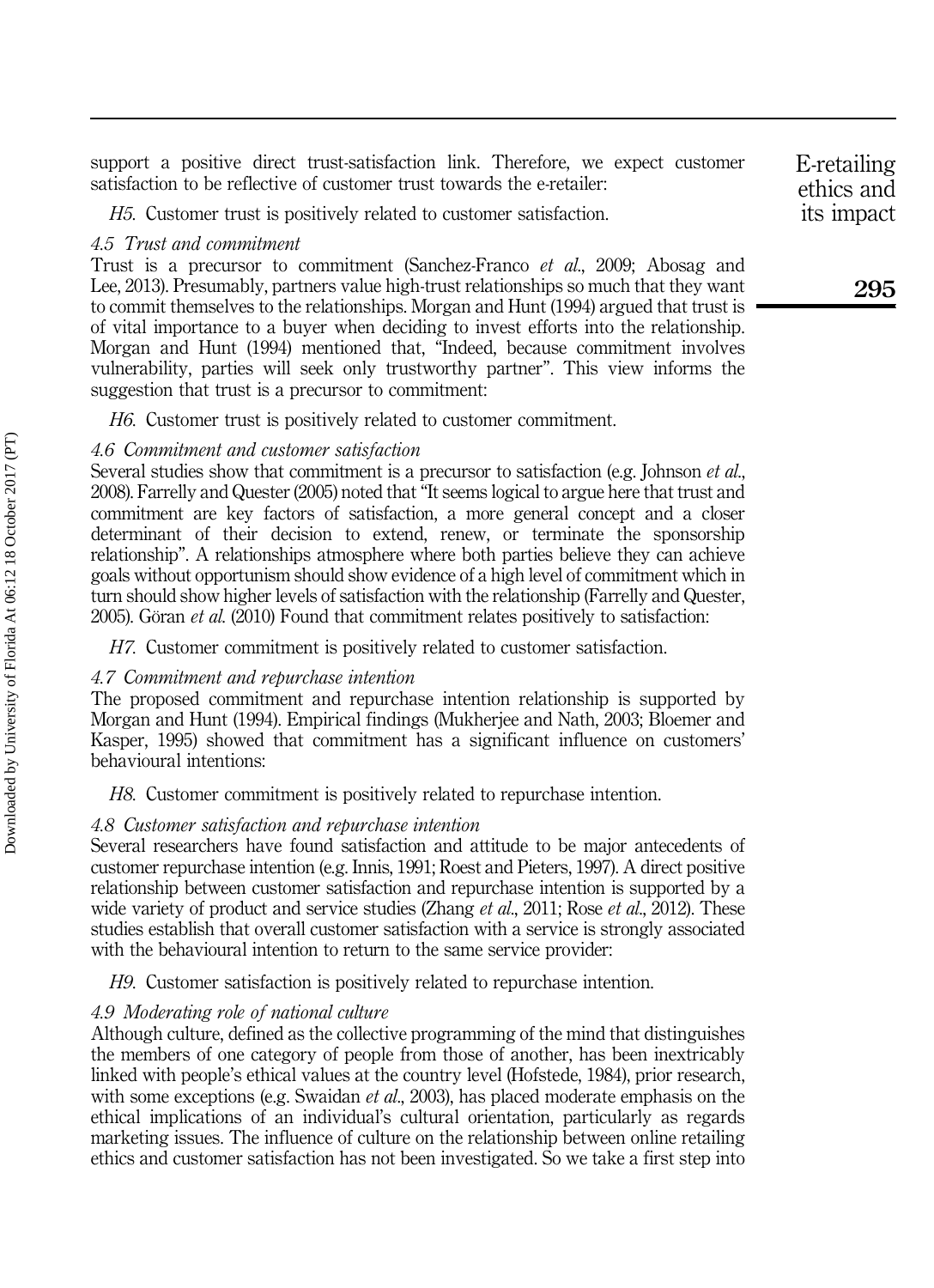the examining of the influence of culture on the relationship between CPORE and customer satisfaction.

> 4.9.1 PD. In high PD societies like Egypt, superiors and subordinates consider each other as unequal and subordinates expect to be told what to do, while in low PD societies, superiors and subordinates consider each other as equal and thus they are interdependent. This is a necessary condition for trust because it is a willingness to be vulnerable under conditions of risk. Therefore, we argue that low power distant societies will exhibit more interpersonal trust. Customers from high PD countries believe that a service provider will be more likely to engage in unethical behaviour than customers from low PD countries. Thus, customers from high PD countries have less satisfaction towards online retailers than do customers from low PD countries:

H10. The higher the degree of PD, the lower the effect of CPORE on customer satisfaction.

4.9.2 IND. IND is viewed on a high/low continuum, with collectivistic countries occupying the low end of the spectrum and individualistic nations at the high end. IND strongly influences consumers' moral reasoning, beliefs, and ethical decision-making processes (Husted and Allen, 2008). Thus, Customers from high IND countries believe that a service provider will be more likely to engage in ethical behaviour than customers from low IND countries. Thus, customers from high IND countries have high satisfaction towards online retailers than do customers from low IND countries:

H11. The higher the degree of IND, the higher the effect of CPORE on customer satisfaction.

#### 5. Methodology

#### 5.1 Measurement of constructs

A multi-item scale has been developed based on the literature review and service recovery is been developed especially for this study. The study used the four dimensions developed by Roman (2007): security (five items), privacy (four items), non-deception (four items), and fulfilment/reliability (four items). All scales consisted of five-point Likert questions, ranging from " $1 =$  strongly disagree" to " $5 =$  strongly agree". New scales were developed for the service recovery as appropriate existing scales could not be found. Scales for this construct were developed consistent with established scale development procedures (Churchill, 1979). The measured scales of trust and commitment generated based on related studies (Morgan and Hunt, 1994), with modifications to the wording as appropriate for our study. In this study customer satisfaction was measured using five items scale adapted from Anderson and Srinivasan (2003). Repurchase intention was measured using five items scale adapted from Siu *et al.* (2013). Finally, culture value (IND and PD) was measured using seven items proposed by Shin *et al.* (2007).

#### 5.2 Data collection and sample description

The study took place in Egypt among indigenous consumers aged 18 and above. We used online survey and e-mail to collect data. Surveying by e-mail possesses numerous advantages over conventional interviewing methods. Online and e-mail surveys offer a more efficient and convenient form of data collection (Best and Krueger, 2002). In addition, an online approach can be more effective for identifying and reaching online shoppers. Data was collected from students in major universities in

296

INTR 26,1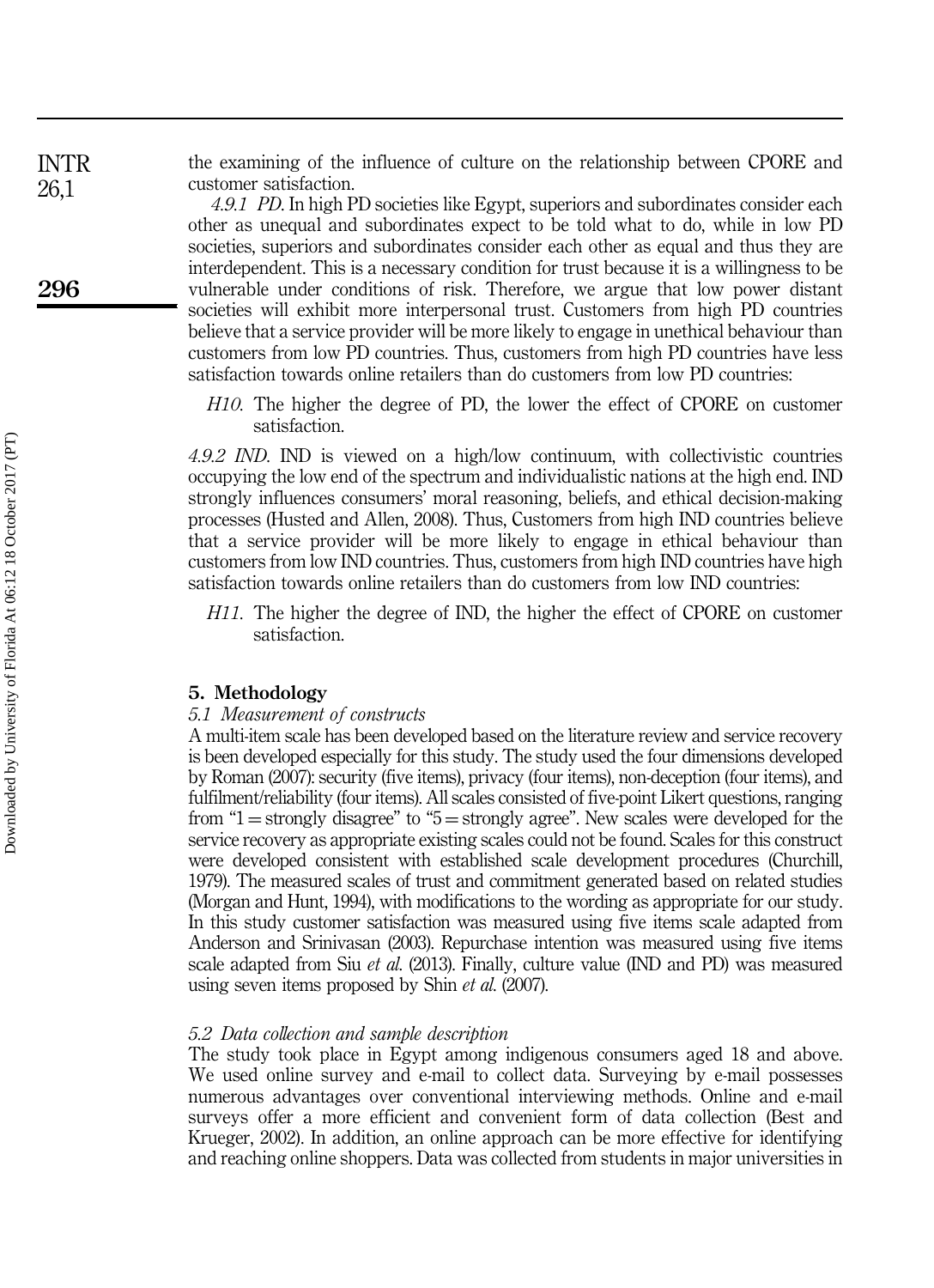Egypt: first, 110 from the American university in Cairo; second, 90 from Alexandria University; third, 70 from Assiut University; and finally, 40 from Suez Canal University. The sample covers both urban as well as rural areas in Cairo, Alexandria, Upper Egypt, Delta, and the Canal zones. Student samples have often been used in online shopping research (e.g. Kim  $et$  al., 2007). This is justifiable as students are computer-literate, having few troubles in using new technology. Students are potential consumers of electrical goods, having actual online experiences (Yoo and Donthu, 2001), being homogeneous in nature (Jahng *et al.*, 2000), and their technological advances and innovativeness qualify them as a proper sample for online shopping research (Yoo and Donthu, 2001). Also, it was a necessary requirement for subjects to participate in the study to have purchased at least an item online in the last six months. We obtained a usable sample of 310 students. Previous IS studies in online shopping conducted their surveys by employing a convenient sampling approach (Li, 2011). Convenience samples are considered valid under two conditions: if the study is exploratory in nature and if the items on the questionnaire are pertinent to the respondents who answer them (Ferber, 1977). This study satisfies both of them. Demographic details of the sample profile are provided in Table I.

#### 6. Data analysis and results

#### 6.1 Descriptive statistics

A total of 310 respondents were surveyed online, 180 were men (58.0 per cent) and 130 were women (42.0 per cent). The majority of respondents were aged between 20 and 30 (61.0 per cent), had post-graduate education (master and doctorate) (52.0 per cent), and had engaged in online shopping between three to six times within the previous year (62.0 per cent). The most recent online shoppers experience for the majority of respondents was within the previous two years (52.0 per cent) and the most online

| Variable                                   | Categories          | Frequency | Percept $(\% )$ |
|--------------------------------------------|---------------------|-----------|-----------------|
| Gender                                     | Male                | 180       | 58.0            |
|                                            | Female              | 130       | 42.0            |
| Age                                        | < 20                | 100       | 32.0            |
|                                            | 20 < 30             | 190       | 61.0            |
|                                            | 30 > 40             | 15        | 5.0             |
|                                            | < 40                | 5         | 2.0             |
| Monthly income                             | £1,000 or below     | 220       | 71.0            |
|                                            | £1,001-2,000        | 80        | 26.0            |
|                                            | £2,001-3,000        | 10        | 3.0             |
|                                            | £3,001 or above     |           | 0.0             |
| Education                                  | Bachelor degree     | 100       | 32.0            |
|                                            | Diploma             | 50        | 16.0            |
|                                            | Master or doctorate | 160       | 52.0            |
|                                            | Other               |           | 0.0             |
| Frequency of online shopping within a year | $<$ 3 times         | 80        | 26.0            |
|                                            | 4-6 times           | 190       | 62.0            |
|                                            | 7-9 times           | 30        | 10.0            |
|                                            | $>10$ times         | 10        | 2.0             |
| Experience                                 | $\lt2$              | 120       | 38.0            |
|                                            | 2 < 5               | 160       | 52.0            |
|                                            | > 5                 | 30        | 10.0            |
|                                            |                     |           |                 |

E-retailing ethics and its impact

Table I. Sample profile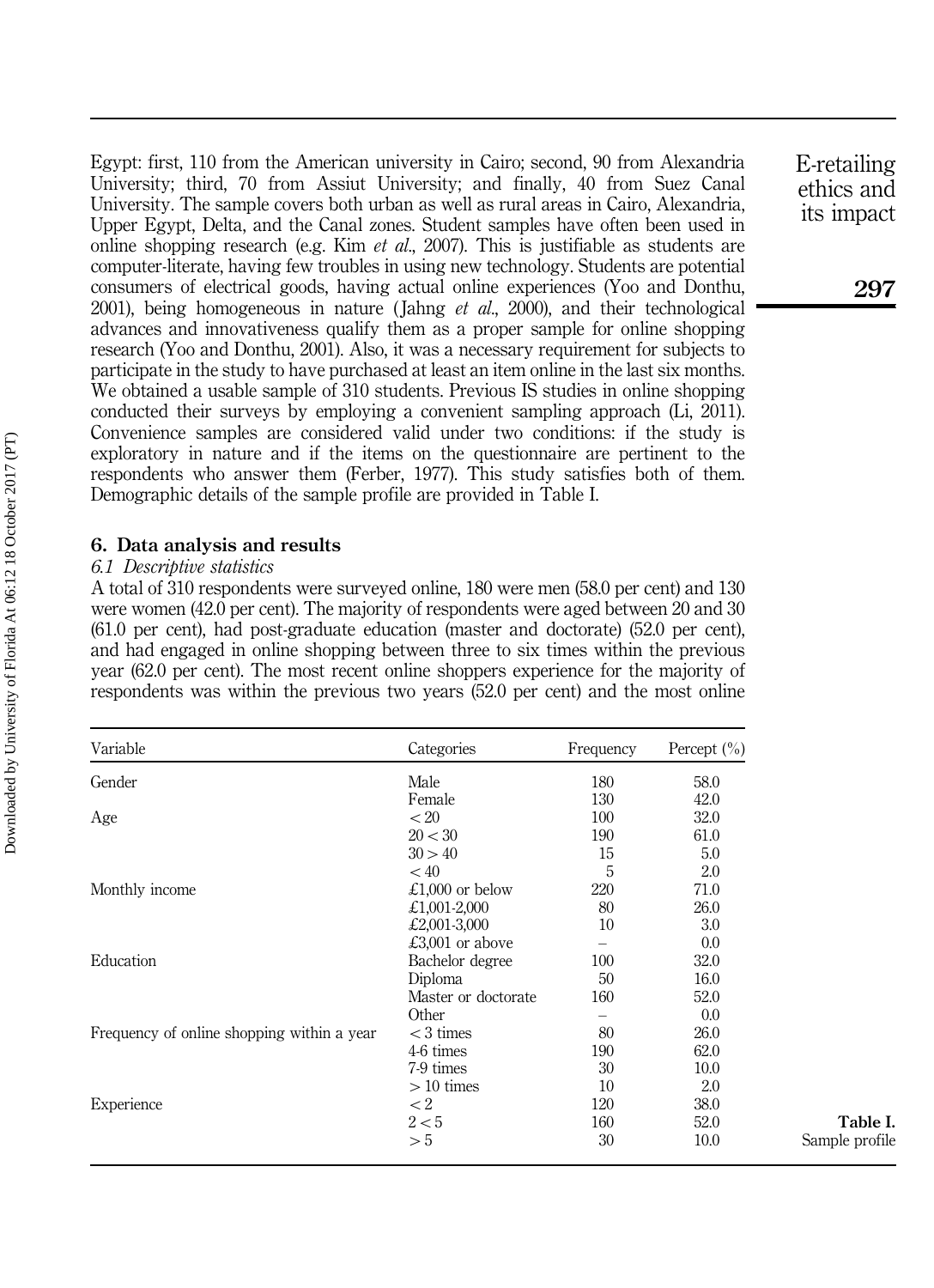shoppers income monthly was £1,000 or below (71.0 per cent). Table II shows the respondents demographics. The  $\chi^2$  test for the early and late respondents shows they did not differ significantly ( $p > 0.05$ ) in gender or age. We therefore excluded the possibility of non-response bias. INTR 26,1

#### 6.2 Measurement model analysis

The study used Structural Equation Modelling partial least squares (PLS) technique, as it is typically used when the investigated phenomenon is new and the study aims at theory generation rather than confirmation (Urbach and Ahlemann, 2010). In addition, a PLS approach, which does not require a normal distribution, as opposed to covariance-based approaches, which do require a normal distribution, was more appropriate because of the distributional properties of our manifest variables. Finally, the PLS methodology is capable of including both formative and reflective measures simultaneously in a model, which was a constraint we faced with the measures that we used. We assessed the measurement model through tests of convergent validity, discriminant validity, and reliability using commonly accepted guidelines. These results are shown in Tables II and III.

We also performed tests for multicollinearity due to the relatively high correlations among some of the constructs.

| Items                       | TRU      | <b>COM</b>                             | <b>SAT</b> | <b>REP</b> | <b>IND</b> | <b>PD</b> | <b>CPORE</b> | $p$ -Value |
|-----------------------------|----------|----------------------------------------|------------|------------|------------|-----------|--------------|------------|
| TRU1                        | 0.846    | $-0.165$                               | 0.005      | 0.053      | 0.062      | $-0.033$  | $-0.097$     | < 0.001    |
| TRU2                        | 0.811    | 0.406                                  | $-0.061$   | $-0.043$   | $-0.002$   | 0.007     | $-0.061$     | < 0.001    |
| TRU3                        | 0.765    | $-0.012$                               | 0.177      | $-0.259$   | $-0.031$   | 0.043     | 0.409        | < 0.001    |
| TRU4                        | 0.854    | $-0.211$                               | $-0.105$   | 0.220      | $-0.032$   | $-0.012$  | $-0.213$     | < 0.001    |
| COM <sub>1</sub>            | $-0.196$ | 0.869                                  | $-0.095$   | 0.075      | 0.076      | $-0.032$  | 0.043        | < 0.001    |
| COM <sub>2</sub>            | $-0.076$ | 0.832                                  | 0.321      | $-0.196$   | $-0.007$   | 0.016     | 0.007        | < 0.001    |
| COM <sub>3</sub>            | 0.359    | 0.802                                  | $-0.065$   | 0.142      | $-0.049$   | 0.007     | $-0.121$     | < 0.001    |
| COM <sub>4</sub>            | $-0.064$ | 0.845                                  | $-0.157$   | $-0.018$   | $-0.025$   | 0.010     | 0.063        | < 0.001    |
| SAT1                        | 0.143    | $-0.135$                               | 0.816      | $-0.169$   | 0.001      | 0.002     | $-0.078$     | < 0.001    |
| SAT <sub>2</sub>            | 0.030    | $-0.043$                               | 0.812      | 0.149      | $-0.005$   | $-0.065$  | $-0.026$     | < 0.001    |
| SAT <sub>3</sub>            | $-0.116$ | 0.266                                  | 0.817      | 0.087      | 0.057      | 0.049     | 0.073        | < 0.001    |
| SAT4                        | $-0.054$ | $-0.084$                               | 0.859      | $-0.063$   | $-0.051$   | 0.013     | 0.028        | < 0.001    |
| REP1                        | 0.065    | $-0.013$                               | $-0.146$   | 0.818      | 0.083      | $-0.100$  | $-0.071$     | < 0.001    |
| REP <sub>2</sub>            | $-0.053$ | 0.263                                  | 0.004      | 0.836      | $-0.072$   | 0.111     | $-0.089$     | < 0.001    |
| REP <sub>3</sub>            | $-0.130$ | $-0.221$                               | 0.315      | 0.793      | $-0.070$   | 0.074     | 0.080        | < 0.001    |
| REP4                        | 0.106    | 0.083                                  | $-0.123$   | 0.850      | 0.036      | $-0.064$  | $-0.061$     | < 0.001    |
| REP <sub>5</sub>            | 0.006    | $-0.128$                               | $-0.036$   | 0.813      | 0.021      | $-0.018$  | 0.149        | < 0.001    |
| IND1                        | $-0.023$ | $-0.031$                               | 0.048      | 0.037      | 0.857      | 0.091     | $-0.148$     | < 0.001    |
| IND <sub>2</sub>            | 0.018    | $-0.051$                               | $-0.048$   | 0.009      | 0.858      | $-0.010$  | 0.159        | < 0.001    |
| IND <sub>3</sub>            | 0.005    | 0.082                                  | 0.101      | $-0.045$   | 0.865      | $-0.080$  | $-0.012$     | < 0.001    |
| P <sub>D</sub> 1            | $-0.082$ | $-0.073$                               | $-0.129$   | 0.005      | $-0.124$   | 0.877     | 0.035        | < 0.001    |
| P <sub>D</sub> <sub>2</sub> | 0.112    | $-0.017$                               | 0.161      | 0.094      | 0.102      | 0.867     | $-0.106$     | < 0.001    |
| PD <sub>3</sub>             | $-0.030$ | 0.090                                  | $-0.003$   | $-0.098$   | 0.002      | 0.871     | 0.071        | < 0.001    |
| CPORE1                      | $-0.283$ | $-0.093$                               | $-0.192$   | $-0.052$   | 0.009      | 0.059     | 0.748        | < 0.001    |
| CPORE2                      | $-0.034$ | 0.132                                  | $-0.132$   | $-0.072$   | 0.007      | 0.058     | 0.871        | < 0.001    |
| CPORE3                      | $-0.138$ | $-0.030$                               | $-0.046$   | 0.150      | 0.014      | 0.013     | 0.853        | < 0.001    |
| CPORE4                      | $-0.208$ | 0.076                                  | 0.208      | $-0.069$   | $-0.005$   | $-0.071$  | 0.866        | < 0.001    |
| CPORE5                      | 0.237    | $-0.117$                               | 0.122      | 0.035      | $-0.025$   | $-0.047$  | 0.801        | < 0.001    |
|                             |          | Note: Italic items are factor loadings |            |            |            |           |              |            |

298

Table II. Loadings and cross-loadings of measurement iter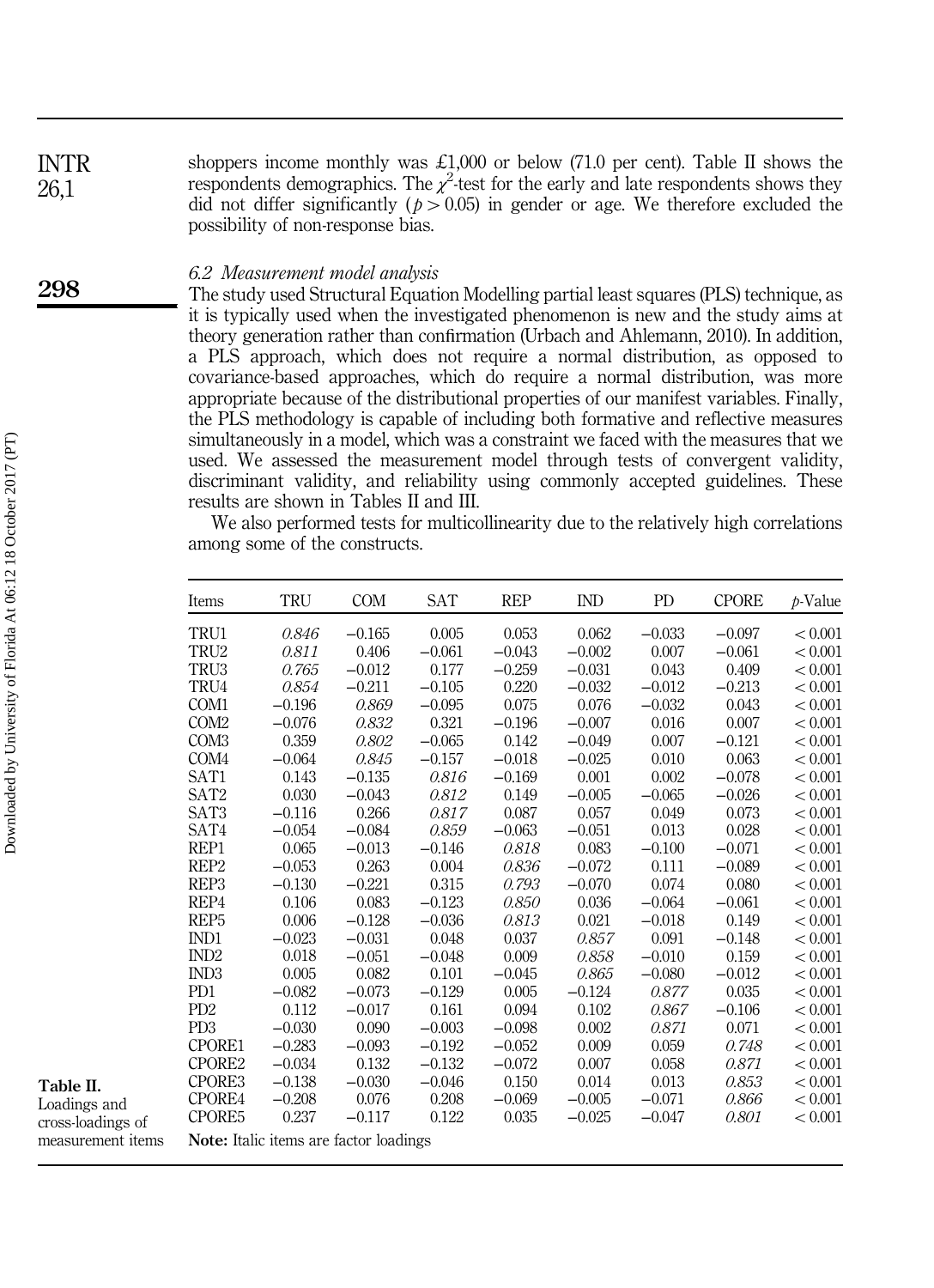All constructs had variance inflation factors (VIF) values less than 2.2, which is within the cut off level of 3.0.

Lastly, reliability was assessed using Cronbach's  $\alpha$  and composite reliability tests. As shown in Table III, the recommended threshold of 0.70 was met.

#### 6.3 Structural model assessment

The model explains 62 per cent of variance for trust, 68 per cent of variance for commitment, 81 per cent of variance for satisfaction and 69 per cent of variance for the repurchase intention. H1 since we wanted to have stronger evidence of the existence of the five ethical dimensions, following the method utilized by Dabholkar *et al.* (1996), we performed CFA comparing several possible factor structures as indicated in Table IV. The results show that the eleven factors model, one second-order factor fits the data much better than the other factor models. For example, the AARS difference between the proposed 11-factor model and the others models is highly significant  $(AARS = 0.758, p < 0.001).$ 

The overall fit measures suggest that the model is a plausible representation of the structures underlying the empirical data. The APC =  $(0.168, p < 0.001)$ , ARS =  $(0.773,$  $p < 0.001$ ), AARS = (0.758,  $p < 0.001$ ), AVIF = (2.653), and GOF = (0.742). As long as the Average Path Coefficient (APC), the Average  $R^2$  (ARS), and the Average adjusted  $R^2$  (AARS) are significant under 5 per cent level, and the average VIF is lower than 5. As well as the geometric mean of the average communality (GOF) suggests a large effect size, the overall fit indices indicate a good fit of the model (Kock, 2011). These findings suggest that CPORE can be modelled as a second-order construct. This provides strong support for the five dimensions as aspects of CPORE as a second-order construct, thus confirming H1. Further evidence for acceptance of the

|              | Correlations and square roots of AVEs |       |         |            |                                                                                                 |            |         |            |              |                                      |
|--------------|---------------------------------------|-------|---------|------------|-------------------------------------------------------------------------------------------------|------------|---------|------------|--------------|--------------------------------------|
| Construct    | Reliability                           | AVE   | TRU     | <b>COM</b> | SAT                                                                                             | <b>REP</b> | PD.     | <b>IND</b> | <b>CPORE</b> |                                      |
| TRU          | 0.891                                 | 0.672 | (0.826) |            |                                                                                                 |            |         |            |              |                                      |
| <b>COM</b>   | 0.904                                 | 0.701 | 0.815   | (0.837)    |                                                                                                 |            |         |            |              |                                      |
| SAT          | 0.896                                 | 0.682 | 0.777   | 0.800      | (0.822)                                                                                         |            |         |            |              |                                      |
| <b>REP</b>   | 0.912                                 | 0.676 | 0.748   | 0.774      | 0.665                                                                                           | (0.820)    |         |            |              | Table III.                           |
| PD           | 0.895                                 | 0.660 | 0.760   | 0.801      | 0.782                                                                                           | 0.762      | (0.798) |            |              |                                      |
| IND          | 0.905                                 | 0.685 | 0.608   | 0.688      | 0.753                                                                                           | 0.800      | 0.705   | (0.780)    |              | Results of composite                 |
| <b>CPORE</b> | 0.917                                 | 0.651 | 0.770   | 0.779      | 0.728                                                                                           | 0.803      | 0.707   | 0.693      | (0.896)      | reliability and                      |
|              |                                       |       |         |            | <b>Notes:</b> TRU, trust; COM, commitment; SAT, satisfaction; REP, repurchase intention; CPORE, |            |         |            |              | convergent/<br>discriminant validity |

Notes: TRU, trust; COM, commitment; SAT, satisfaction; REP, repurchase intention; CPORE, consumer perceptions regarding the ethics of online retailing; PD, power distance; IND, individualism

| Models                                  | APC   | ARS   | AARS  | <b>AVIF</b> | GOF   |                       |
|-----------------------------------------|-------|-------|-------|-------------|-------|-----------------------|
| Eleven factors, one second-order factor | 0.168 | 0.773 | 0.758 | 2.653       | 0.742 |                       |
| Eleven factors                          | 0.187 | 0.713 | 0.708 | 2.851       | 0.702 |                       |
| Ten factors                             | 0.217 | 0.706 | 0.702 | 2.949       | 0.689 |                       |
| Nine factors                            | 0.261 | 0.707 | 0.704 | 3.191       | 0.687 | Table IV.             |
| Eight factors                           | 0.321 | 0.694 | 0.691 | 3.364       | 0.674 | Summary results       |
| Seven factors                           | 0.430 | 0.681 | 0.679 | 3.185       | 0.675 | of models fit indices |

E-retailing ethics and its impact

299

testing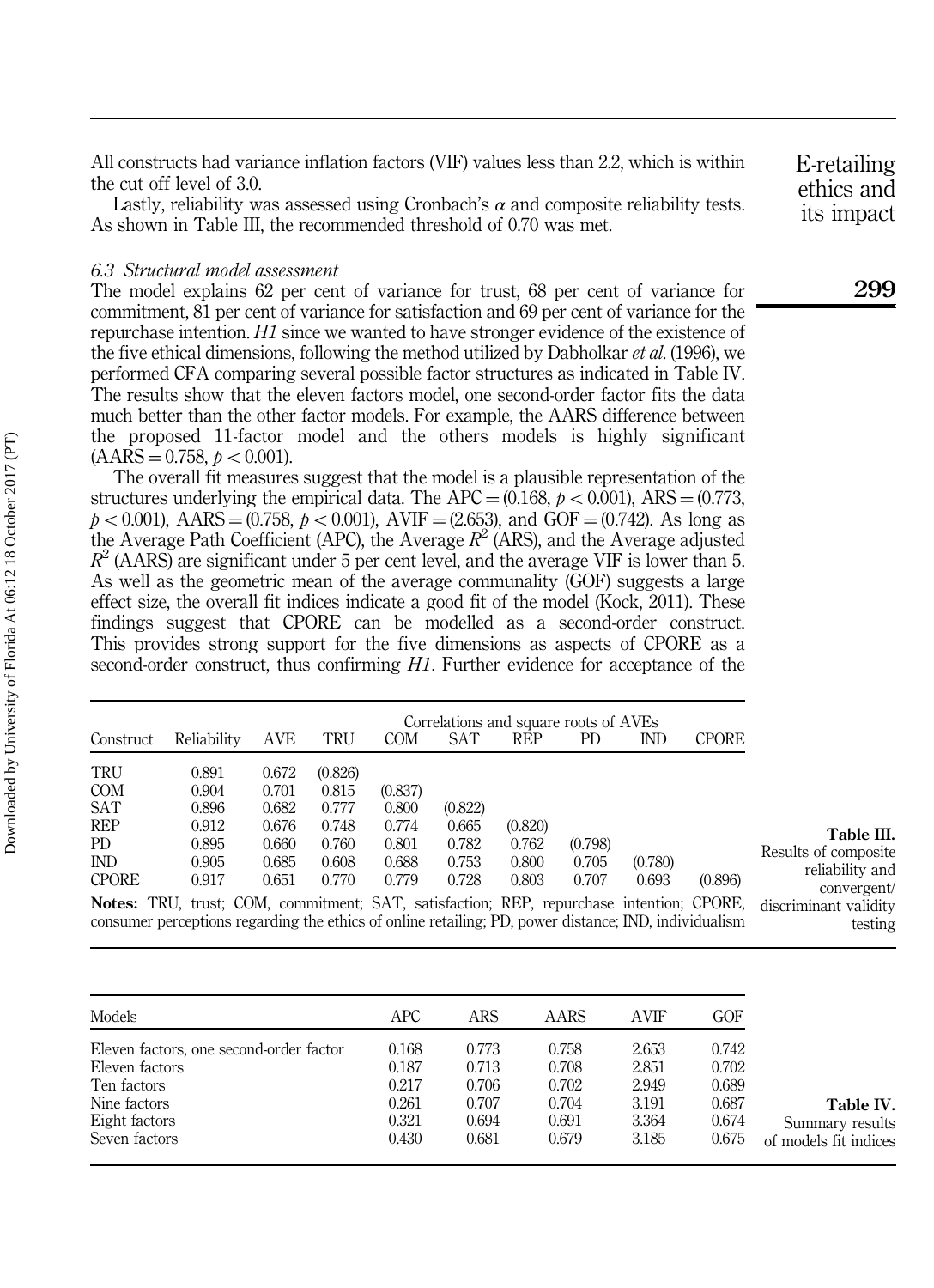second-order factor structure is found in the variance explained by the structural equations. CPORE as a second-order construct explains 81 per cent of customer satisfaction, as opposed to 72 per cent in the alternative.

H<sub>2</sub> examines the effects of CPORE on trust. CPORE is significantly related to trust  $(B = 0.79, p < 0.01)$ . H3 examines the effects of CPORE on customer satisfaction. CPORE is significantly related to consumer satisfaction  $(B = 0.18, p < 0.01)$ . H4 examines the effects of CPORE on commitment. CPORE is significantly related to commitment  $(B = 0.40, p < 0.01)$  (Figure 2).

In relation to H5 results showed that trust is significantly related to consumer satisfaction ( $B = 0.37$ ,  $p < 0.01$ . H6 examines the effects of trust on consumer commitment. Trust is significantly related to consumer commitment  $(B = 0.47$ ,  $p < 0.01$ ). H7 results show that commitment is significantly related to consumer satisfaction ( $B = 0.51$ ,  $p < 0.01$ ). H8 results show that commitment is significantly related to consumer repurchase intention  $(B = 0.48, p < 0.01)$ . H9 results show that satisfaction is significantly related to consumer repurchase intention  $(B = 0.38, p < 0.01)$ . H10 examines the moderating effects of PD on the relationship between CPORE and consumer satisfaction. PD does not moderate the relationship between CPORE and consumer satisfaction ( $B = 0.08$ ,  $p = 0.07$ ). H11 examines the moderating effects of IND on the relationship between CPORE and consumer satisfaction. IND moderates the relationship between CPORE and consumer satisfaction  $(B = 0.11, p = 0.023)$ . Table V summarizes our hypothesis testing results.

To verify the mediation role of trust and commitment we conducted two additional PLS analyses. One included CPORE only (base model); and the other included CPORE and trust (Model 2). As the results (in Table VI) indicate, the path from CPORE to satisfaction in the base model was significant  $(B = 0.11, p < 0.05)$  but the indirect effect of the CPORE on consumer satisfaction via trust and commitment is greater than its



Figure 2. PLS result of research model of main test

**Notes:** *n*=130; APC=(0.168, *p*<0.001); ARS=(0.773, *p*<0.001); AARS=(0.758,  $p$ <0.001); AVIF = (2.653); and GOF = (0.742). The asterisks represent the level of coefficients: \*0.05; \*\*0.01; \*\*\*0.001

INTR 26,1

300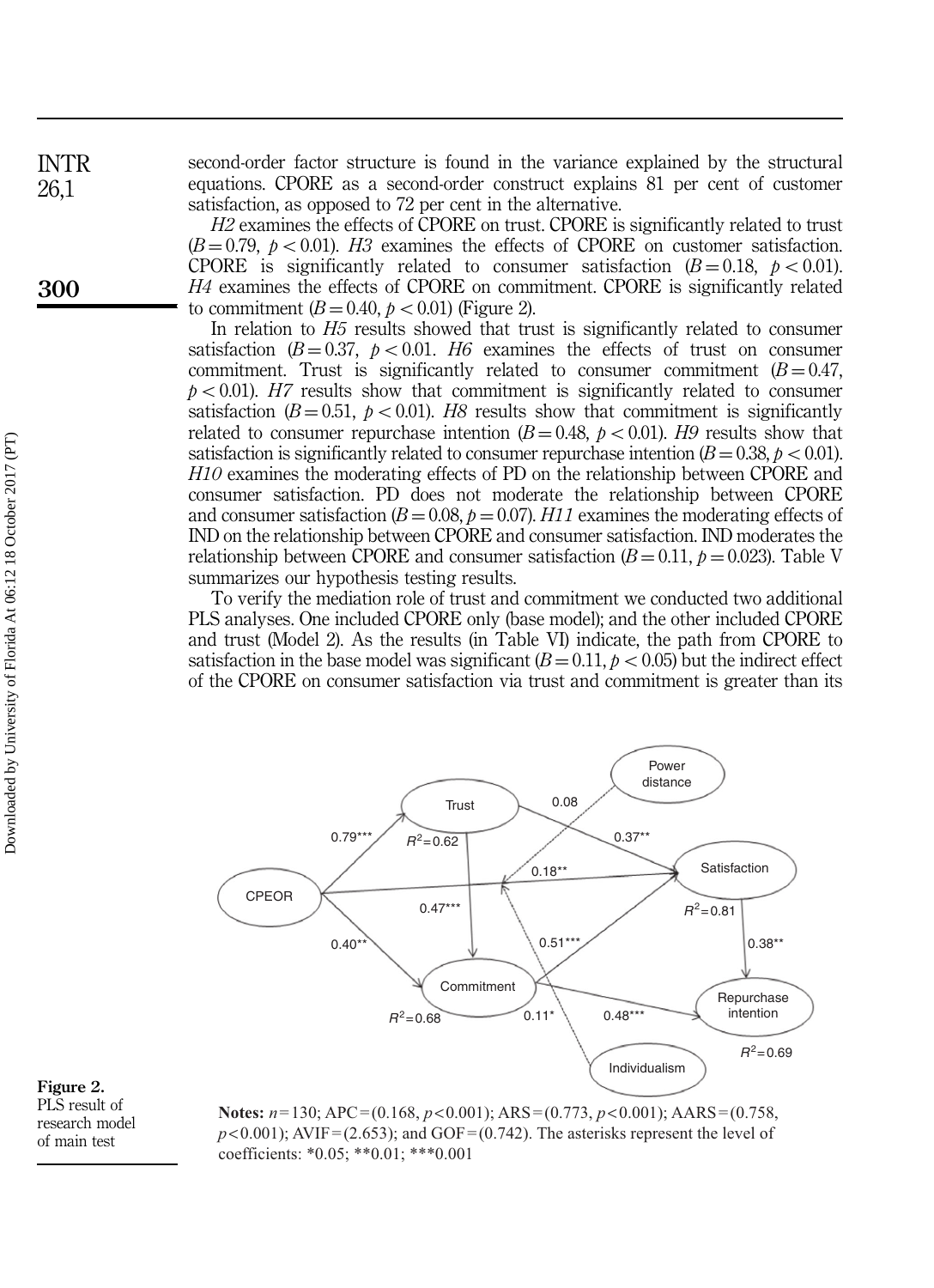| <b>Hypothesis</b>                                                                                                                                                                                                                                                                                                                                                                                                                                                                                            | Result                                                                | E-retailing<br>ethics and            |
|--------------------------------------------------------------------------------------------------------------------------------------------------------------------------------------------------------------------------------------------------------------------------------------------------------------------------------------------------------------------------------------------------------------------------------------------------------------------------------------------------------------|-----------------------------------------------------------------------|--------------------------------------|
| 1. CPORE is a second-order construct composed of five dimensions (i.e. security, privacy, Support<br>fulfilment, non-deception, and service recovery)                                                                                                                                                                                                                                                                                                                                                        |                                                                       | its impact                           |
| 2. There is a positive relationship between CPORE and consumer trust<br>3. There is a positive relationship between CPORE and consumers' satisfaction                                                                                                                                                                                                                                                                                                                                                        | Support<br>Support                                                    |                                      |
| 4. There is a positive relationship between CPORE and customer commitment<br>5. Customer trust has a direct positive effect on customer satisfaction                                                                                                                                                                                                                                                                                                                                                         | Support<br>Support                                                    | 301                                  |
| 6. Customer trust has a direct positive effect on customer commitment<br>7. Customer commitment has a direct positive effect on customer satisfaction<br>8. Customer commitment has a direct positive effect on repurchase intention<br>9. Customer satisfaction has a direct positive effect on repurchase intention<br>10. The higher the degree of power distance, the lower the effect of CPORE on<br>customer satisfaction<br>11. The higher degree of individualism, the higher the effect of CPORE on | Support<br>Support<br>Support<br>Support<br>No.<br>support<br>Support | Table V.<br>Summary of<br>hypothesis |
| customer satisfaction                                                                                                                                                                                                                                                                                                                                                                                                                                                                                        |                                                                       | testing results                      |

| Path                                      | Base model | Model 2 | Full model |                  |
|-------------------------------------------|------------|---------|------------|------------------|
| $CPORE \longrightarrow$ satisfaction      | 0.11       | 0.13    | 0.18       |                  |
| $CPORE \longrightarrow$ trust             |            | 0.79    | 0.79       |                  |
| Trust $\longrightarrow$ satisfaction      |            | 0.83    | 0.37       |                  |
| $Trust \longrightarrow \text{commitment}$ |            |         | 0.47       | Table VI.        |
| $CPORE \longrightarrow \text{commitment}$ |            |         | 0.40       | Testing of       |
| $Commitment \longrightarrow$ satisfaction |            |         | 0.51       | mediating models |

direct effect on it  $(B = 0.18, p < 0.01)$ . To further test the mediating effects, we also conducted a Sobel test. The results also supported the mediating effects of trust  $(p < 0.001)$  and commitment  $(p < 0.001)$ .

The fit indices values are as follow:  $APC = (0.168, \, p < 0.001)$ ,  $ARS = (0.773, \, p < 0.001)$  $p < 0.001$ ), AARS = (0.758,  $p < 0.001$ ), AVIF = (2.653), and GOF = (0.742). They suggest good model fit with the data (statistically significant APC, ARS, and AARS), and low overall collinearity (AVIF  $<$  5). As well as the geometric mean of the average communality (GOF) suggests a large effect size.

Furthermore, Cohen's (1988) effect size  $f^2$  defined as "the degree to which the phenomenon is present in the population" was used to further examine the substantive effect of the research model. Cohen (1988) suggested 0.02, 0.15, and 0.35 as operational definitions of small, medium, and large effect sizes, respectively. Thus, our model suggested that both trust ( $l^2 = 0.84$ ) and satisfaction ( $l^2 = 0.70$ ) have a large effect size whereas commitment ( $l^2 = 0.10$ ) has a small effect size and repurchase intention  $(\mathcal{P}=0.26)$  has a medium effect size.

The study tests the predictive validity of the structural model following the Stone-Geisser  $Q^2$ . According to Roldán and Sánchez-Franco (2012), in order to examine the predictive validity of the research model, the cross-validated construct redundancy  $Q^2$  is necessary. A  $Q^2$  greater than 0 implies that the model has predictive validity. In the main PLS model,  $Q^2$  is 0.53 for TRU, 0.62 for COM, 0.59 for SAT, and 0.62 for REP that is positive and hence satisfies this condition.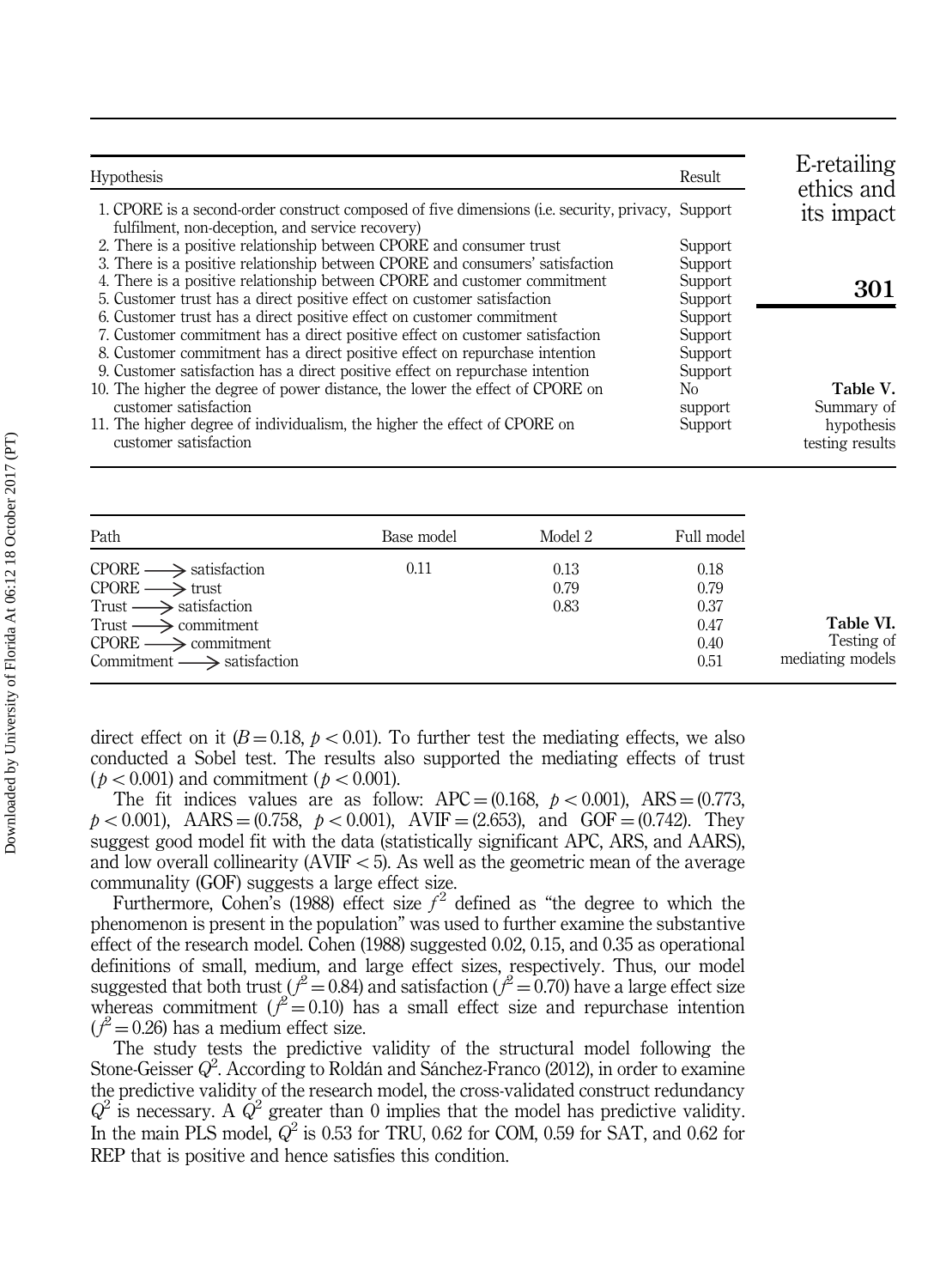#### 7. Discussion INTR

26,1

302

The aim of this study was to develop and test a comprehensive model of CPORE from the consumers' perspective with the extending research model adapted from Roman (2007) study and incorporating Hofstede's cultural dimensions as moderators in the model. First, we confirmed that CPORE is a multidimensional construct composed of five dimensions: security, privacy, fulfilment/reliability, non-deception, and service recovery. Prior research in the traditional marketplace addressing consumers' ethical perceptions has considered a limited number of dimensions. Moreover, most of this research has conceptualized and measured ethics as undimensional construct (e.g. Lagace et al., 1991). Nevertheless, a few studies carried out in traditional settings (e.g. Mcintyre *et al.*, 1999) suggested that unidimensional approach to consumers' ethical perceptions may not be sufficient to capture its complexity and dimensionality. This may be especially true in the online context. The internet is continually evolving and has a multifaceted nature (Gregory, 2007). Therefore, it is important that CPORE are specified at a more abstract level, which implies reflective first-order dimensions. Second, the findings of this study show the direct effect of CPORE on customer satisfaction. These results confirm the findings of previous studies that online retailing ethics significantly impacts the customer satisfaction (e.g. Roman and Cuestas, 2008; Kurt and Hacioglu, 2010). Thus online stores with good ethics could establish a favourable relationship with customers, thereby acquiring the customers' satisfaction and trust. As well as we found a direct effect of consumer satisfaction on repurchase intention. These finding consistent with previous studies that support a direct positive relationship between customer satisfaction and repurchase intention (e.g. Zhang et al., 2011; Tsai et al., 2006; Rose et al., 2012). Third, the model and results show that there are partial mediating effects of trust and commitment that impact the relationship between online retailing ethics and consumer satisfaction. Previous studies have suggested that trust and commitment appear to be antecedents or precursors to satisfaction (e.g. Göran et al., 2010). Trust and commitment promote relationship marketing success (Morgan and Hunt, 1994).

Fourth, there is a strong positive linkage between trust and commitment. This confirms the fundamental tenet of the commitment-trust theory. As well as the consumer commitment had a significant positive effect on repurchase intention. These finding is consistent with previous studies that support a direct positive relationship between customer trust and repurchase intention (e.g. Mukherjee and Nath, 2003).

Fifth, we found that IND had a positive significant effect on the relationship between online retailing ethics and consumer satisfaction. This is in contrast to Hofstede (1980), who concluded that Egypt, with a score of 22 is considered a collectivistic society. One possible reason for this is that The Egyptian national culture has undergone major shifts in all indices, placing Egypt in different quadrants characterized by low PD, individualistic, and feminine culture striving to enhance their quality of life. Contrary to expectations, PD had no significant effect on the relationship between online retailing ethics and consumer satisfaction.

#### 8. Conclusion

#### 8.1 Theoretical implications

This study contributes to the literature in the following ways. First, the study provides empirical support for the developed model of CPORE with its multidimensional constructs. A key aspect of the multidimensional conceptualization is that security and privacy are distinct in terms of discriminant validity (i.e. they measure different facets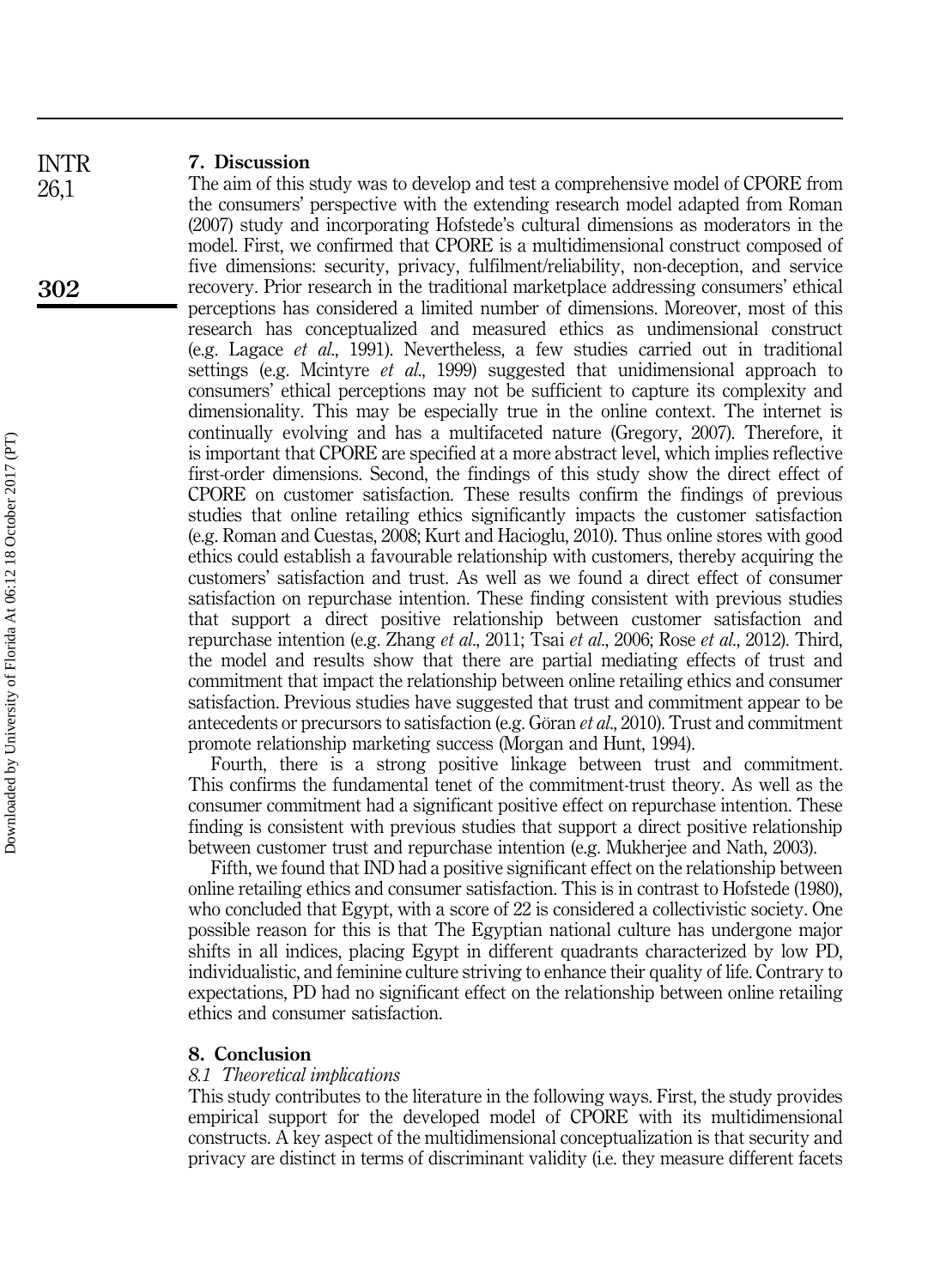of CPEOR). Several scales developed to measure online service quality tend to collapse privacy and security concepts into one dimension (Parasuraman et al., 2005). Prior research in the traditional marketplace addressing consumers' ethical perceptions has considered a limited number of dimensions. For example, in Wolfinbarger and Gilly's (2003) study, the security/privacy dimension refers to: "security of credit card payments and privacy of shared information".

Second key contribution of the present study stems from the analysis of the effects of CPORE on consumer satisfaction via trust and commitment. As well as the effects of consumer satisfaction on repurchase intention. Overall, this is particularly relevant if we take into account the psychological distance theory. Several theories of interpersonal communication suggest physical proximity in communication fosters stronger bonds between the parties than communication that occurs remotely (e.g. Latane, 1981). The current study shows that CPORE factors become a key means of fostering consumers' satisfaction and trust in a context where communications occur remotely.

The third key contribution stems from the analysis of the effects of national culture on the relationship between CPORE and customer satisfaction using Hofstede's cultural dimensions. The influence of culture on the relationship between online retailing ethics and customer satisfaction has not been investigated. So we take a first step into the examining of the influence of culture on the relationship between CPORE and customer satisfaction. This study confirmed that IND plays a moderating role in predicting consumer satisfaction through the online retailing ethics.

Finally, we demonstrate that an extended key mediator variables model of the commitment-trust theory of Morgan and Hunt (1994) explained perfectly well the role of electronic trust and commitment in online retailing in the Egyptian context. Apart from the re-examination of commitment-trust theory in the online retailing context, our study attempts to make some other fundamental contributions in understanding online customer behaviours. Customer trust plays a key role in success of any retail business. Our research found that online retailing ethics play an important role in consumer trust and commitment building in online retailing.

#### 8.2 Managerial implications

Research suggests that ethics can play a critical role in the formation and maintenance of long-term relationships with customers (Gundlach and Murphy, 1993). In order to successfully operate a commercial website from an ethical perspective, online retailers need to understand how consumers' ethical perceptions are formed. The present study compiled a list of 22 items (grouped into five factors) that online retailers can use to assess such perceptions. These items would provide several hints to online retailers in terms of how to shape their customers' satisfaction and repurchase intentions.

The results also show that CPORE can assist in improving repurchase behaviour. Security and reliability are the most relevant predictors of customer satisfaction. Since it is difficult to build stronger relationships with customers in online business because online shoppers can easily transfer between retailers with minimal associated switching costs, e-retailers must first focus on decreasing consumer anxiety regarding transaction security and fulfilment. In e-commerce market, where there is the high competition, e-commerce websites should differentiate their products or service from other sites by providing the advanced ethical performance. The value achieved by consumers' increases when online practitioners continuously attempt to improve their ethical performance.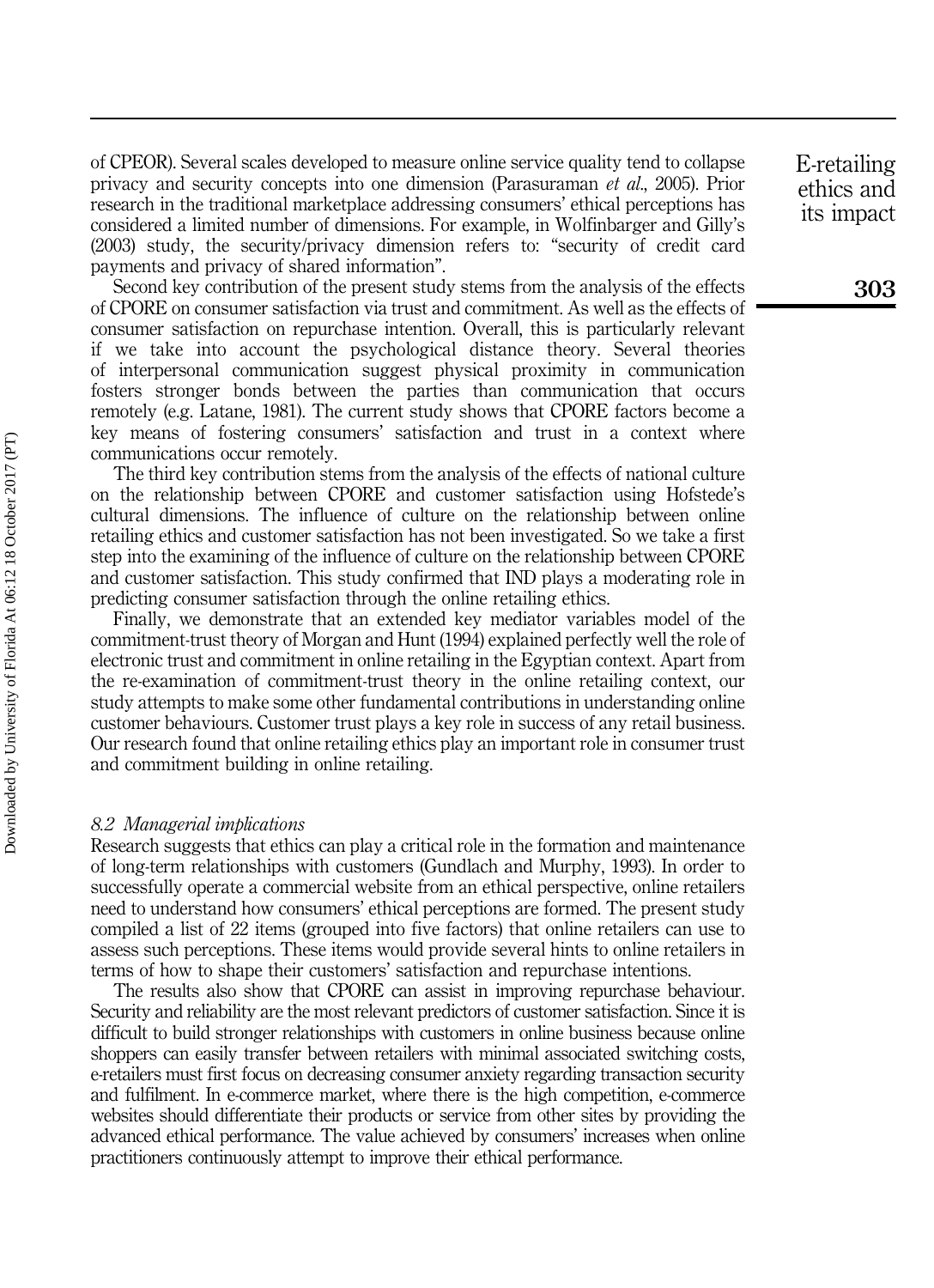Online retailers could build organizational trust across tools of the ethical management such as codes of ethics, training on ethics, and auditing ethics (Pucetaite and Lamsa, 2008). Our research found that online retailing ethics play an important role in consumer trust and commitment building in online retailing. On the other hand, high trust and commitment enhance consumer satisfaction. Thus, online retailers should foster practices which can reliably reveal the honesty of products and services to online shoppers to promote favourable customer attitudes of online retailers, which in turn will increase customer satisfaction.

Consumers in countries with a high IND have positive perceptions regarding retailer provision of safe payment methods, protection of their personal information, and accuracy of quality and quantity of ordered items. Multinational enterprises may first consider entering into the online markets where consumers with these cultural patterns proliferate, to make a good impression with new/old online service providers in order to move into online sales. Additionally, corporations must understand the specific cultural context in Egypt to participate in this attractive online market. This is especially true of multinational vendors who want to enter e-commerce in Egypt in the current globalized world.

#### 8.3 Limitation and future research

Despite the contributions of this study some research limitations need acknowledgment. First, this study employed a convenience sample. We encourage future studies to use random sampling of general consumers. Second, while this study examined the consequences of e-retailing ethics, future study should be extended to examine the antecedents of e-retailing ethics (e.g. culture; religion) that influence customer perceptions about e-retailing ethics. Third, the ethics literature identifies some factors which influence ethical judgments of consumers (e.g. sex, age, and education). Such research could identify how each variable, individually and cooperatively, impacts consumer ethical evaluations of online retailing. Fourth, we did not collect data from non-internet shoppers because the focus of this study was online consumers referring to their latest purchase online. It may be an interesting extension, however, to test this conceptual model for other populations like non-online consumers. Finally, our study only focused on two national culture dimensions (IND and PD). Another suggestion for future research is to examine the impact of other culture dimensions (e.g. masculinity and uncertainty avoidance).

#### References

- Abosag, I. and Lee, J. (2013), "The formation of trust and commitment in business relationships in the Middle East: understanding Et-Moone relationships", *[International Business Review](http://www.emeraldinsight.com/action/showLinks?doi=10.1108%2FIntR-10-2014-0244&crossref=10.1016%2Fj.ibusrev.2012.09.002&isi=000317636000009&citationId=p_1)*, Vol. 22 No. 2, pp. 602-614.
- Anderson, R.E. and Srinivasan, S.S. (2003), "E-satisfaction and e-loyalty: a contingency framework", [Psychology & Marketing](http://www.emeraldinsight.com/action/showLinks?doi=10.1108%2FIntR-10-2014-0244&crossref=10.1002%2Fmar.10063&isi=000180775300003&citationId=p_2), Vol. 20 No. 2, pp. 123-138.
- Ba, S. (2001), "Establishing online trust through a community responsibility system", *[Decision](http://www.emeraldinsight.com/action/showLinks?doi=10.1108%2FIntR-10-2014-0244&crossref=10.1016%2FS0167-9236%2800%2900144-5&isi=000169714700004&citationId=p_3)* **[Support Systems](http://www.emeraldinsight.com/action/showLinks?doi=10.1108%2FIntR-10-2014-0244&crossref=10.1016%2FS0167-9236%2800%2900144-5&isi=000169714700004&citationId=p_3), Vol. 31 No. 3, pp. 323-336.**
- Bart, Y., Shankar, V., Sultan, F. and Urban, G.L. (2005), "Are the drivers and role of online trust the same for all web sites and consumers? A large scale exploratory empirical study", **[Journal of Marketing](http://www.emeraldinsight.com/action/showLinks?doi=10.1108%2FIntR-10-2014-0244&crossref=10.1509%2Fjmkg.2005.69.4.133&isi=000232380900008&citationId=p_4), Vol. 69 No. 4, pp. 133-152.**
- Bartels, R. (1967), "A model for ethics in marketing", *[Journal of Marketing](http://www.emeraldinsight.com/action/showLinks?doi=10.1108%2FIntR-10-2014-0244&crossref=10.2307%2F1249296&isi=A1967ZD51800005&citationId=p_5)*, Vol. 31, January, pp. 20-26.

INTR 26,1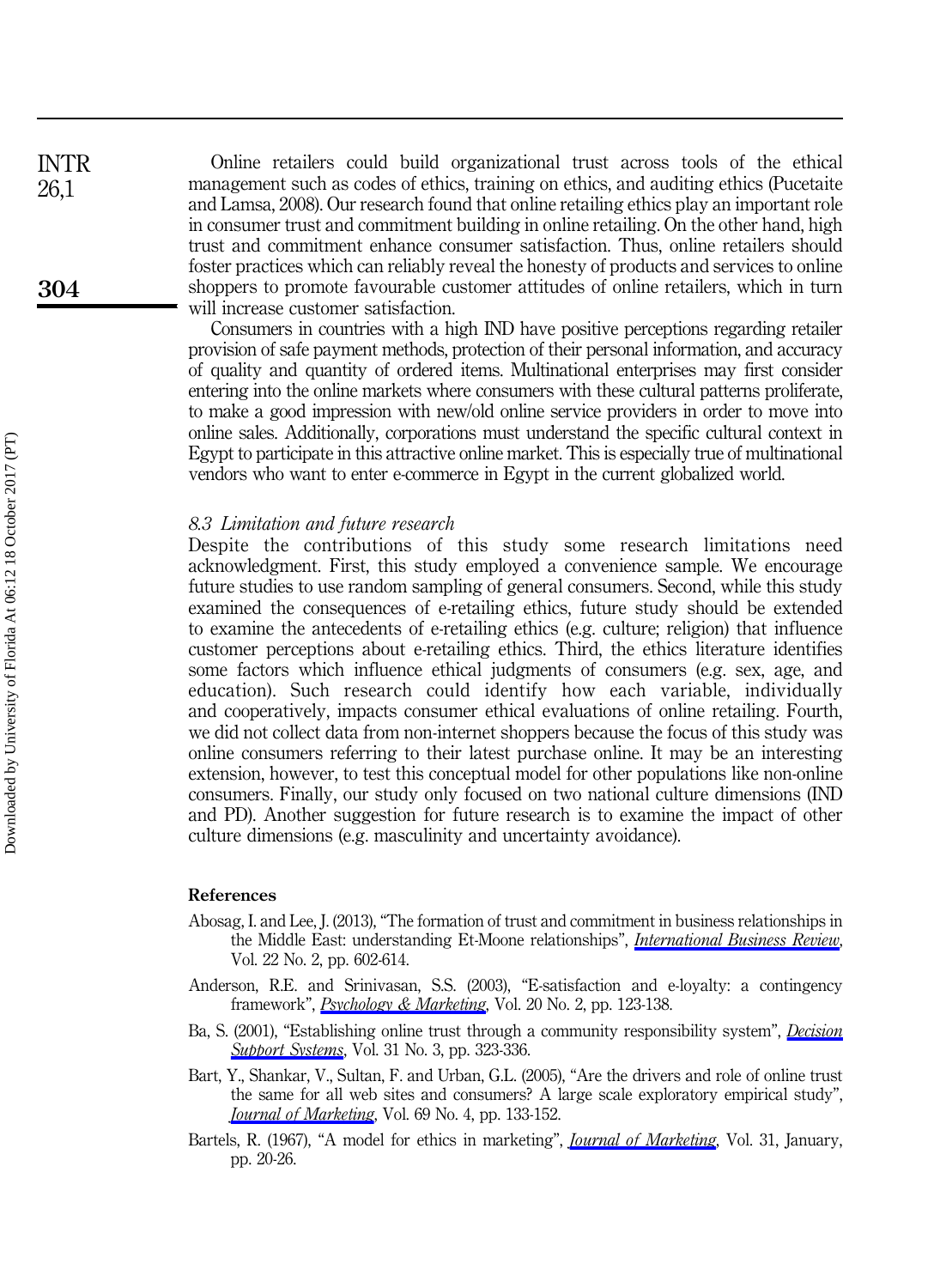- Best, S.J. and Krueger, B. (2002), "New approaches to assessing opinion: the prospects for electronic mail surveys", *[International Journal of Public Opinion Research](http://www.emeraldinsight.com/action/showLinks?doi=10.1108%2FIntR-10-2014-0244&crossref=10.1093%2Fijpor%2F14.1.73&isi=000174281600006&citationId=p_6)*, Vol. 14 No. 1, pp. 73-91.
- Bloemer, J.M. and Kasper, H.D. (1995), "The complex relationship between consumersatisfaction and brand loyalty", *[Journal of Economic Psychology](http://www.emeraldinsight.com/action/showLinks?doi=10.1108%2FIntR-10-2014-0244&crossref=10.1016%2F0167-4870%2895%2900007-B&isi=A1995RK71900007&citationId=p_7)*, Vol. 16 No. 3, pp. 311-329.
- Boersma, M., Buckley, P. and Ghauri, P. (2003), "Towards a model of trust in international joint venture relationships", *[Journal of Business Research](http://www.emeraldinsight.com/action/showLinks?doi=10.1108%2FIntR-10-2014-0244&crossref=10.1016%2FS0148-2963%2801%2900315-0&isi=000186224800011&citationId=p_8)*, Vol. 56 No. 2, pp. 1031-1042.
- Burke, R.R., DeSarbo, W.S., Oliver, R.L. and Robertson, T.S. (1988), "Deception by implication: an experimental investigation", *[Journal of Consumer Research](http://www.emeraldinsight.com/action/showLinks?doi=10.1108%2FIntR-10-2014-0244&crossref=10.1086%2F209130&isi=A1988M831800003&citationId=p_9)*, Vol. 14 No. 4, pp. 483-494.
- Bush, V.S., Venable, B.T. and Bush, A. (2000), "Ethics and marketing on the internet: practioners perceptions of societal, industry and comapny concerns", *[Journal of Business Ethics](http://www.emeraldinsight.com/action/showLinks?doi=10.1108%2FIntR-10-2014-0244&crossref=10.1023%2FA%3A1006202107464&isi=000084517100002&citationId=p_10)*, Vol. 23 No. 2, pp. 237-248.
- Chen, Y.H., Wu, J.J. and Chang, H.T. (2013), "Examining the mediating effect of positive moods on trust repair in e-commerce", *[Internet Research](http://www.emeraldinsight.com/action/showLinks?doi=10.1108%2FIntR-10-2014-0244&system=10.1108%2F10662241311331772&isi=000319893700005&citationId=p_11)*, Vol. 23 No. 3, pp. 355-371.
- Cheng, H.F. (2011), "The evaluation model for commerce ethics", doctoral dissertation, Fu Jen Catholic, University Institute of Business Administration, Taipei.
- Churchill, A. (1979), "A paradigm for developing better measures of marketing constructs", **[Journal of Marketing Research](http://www.emeraldinsight.com/action/showLinks?doi=10.1108%2FIntR-10-2014-0244&crossref=10.2307%2F3150876&isi=A1979GK74400010&citationId=p_13)**, Vol. 16 No. 1, pp. 64-73.
- Cohen, J. (1988), Statistical Power Analysis for the Behavioral Sciences, L. Erlbaum Associates, Hillsdale, NJ.
- Collier, J. and Esteban, R. (2007), "Corporate social responsibility and employee commitment", [Business Ethics, A Uropean Rview](http://www.emeraldinsight.com/action/showLinks?doi=10.1108%2FIntR-10-2014-0244&crossref=10.1111%2Fj.1467-8608.2006.00466.x&citationId=p_15), Vol. 16 No. 3, pp. 19-33.
- Dabholkar, P.A., Thorpe, D.I. and Rentz, J.O. (1996), "A measure of service quality for retail stores: scale development and validation", *[Journal of the Academy of Marketing Science](http://www.emeraldinsight.com/action/showLinks?doi=10.1108%2FIntR-10-2014-0244&crossref=10.1007%2FBF02893933&citationId=p_16)*, Vol. 24 No. 1, pp. 3-16.
- Darke, P.R. and Ritchie, J.B. (2007), "The defensive consumer: advertising deception, defensive processing, and distrust", *[Journal of Marketing Research](http://www.emeraldinsight.com/action/showLinks?doi=10.1108%2FIntR-10-2014-0244&crossref=10.1509%2Fjmkr.44.1.114&isi=000244158500013&citationId=p_17)*, Vol. 44 No. 2, pp. 114-127.
- Dayal, S., Landesberg, H. and Zeisser, H. (2001), "Building trust online. McKinsey querterly", available at: [www.mckinseyquarterly.com/ab\\_g.asp?ar](www.mckinseyquarterly.com/ab_g.asp?ar�=�1138)=[1138](www.mckinseyquarterly.com/ab_g.asp?ar�=�1138) (accessed 23 December 2012).
- Dirks, K.T., Kim, P.H., Ferrin, D.L. and Cooper, C.D. (2011), "Understanding the effects of substantive responses on trust following a transgression", [Organizational Behavior and](http://www.emeraldinsight.com/action/showLinks?doi=10.1108%2FIntR-10-2014-0244&crossref=10.1016%2Fj.obhdp.2010.10.003&isi=000287470700002&citationId=p_19) [Human Decision Processes](http://www.emeraldinsight.com/action/showLinks?doi=10.1108%2FIntR-10-2014-0244&crossref=10.1016%2Fj.obhdp.2010.10.003&isi=000287470700002&citationId=p_19), Vol. 114 No. 2, pp. 87-103.
- Dwyer, F., Schurr, P. and Oh, S. (1987), "Developing buyer-seller relationship", *[Journal of](http://www.emeraldinsight.com/action/showLinks?doi=10.1108%2FIntR-10-2014-0244&crossref=10.2307%2F1251126&isi=A1987H091500002&citationId=p_20) [Marketing](http://www.emeraldinsight.com/action/showLinks?doi=10.1108%2FIntR-10-2014-0244&crossref=10.2307%2F1251126&isi=A1987H091500002&citationId=p_20)*, Vol. 51 No. 2, pp. 11-27.
- English, B. (2008), "Climate for ethics and occupational-organizational commitment conflict", **[Journal of Management Development](http://www.emeraldinsight.com/action/showLinks?doi=10.1108%2FIntR-10-2014-0244&system=10.1108%2F02621710810901309&citationId=p_21)**, Vol. 27 No. 9, pp. 963-975.
- Fang, E., Palmatier, Scheer, L. and Li, N. (2008), "Trust at different organizational levels", *[Journal](http://www.emeraldinsight.com/action/showLinks?doi=10.1108%2FIntR-10-2014-0244&crossref=10.1509%2Fjmkg.72.2.80&isi=000254009400009&citationId=p_22)* [of Marketing](http://www.emeraldinsight.com/action/showLinks?doi=10.1108%2FIntR-10-2014-0244&crossref=10.1509%2Fjmkg.72.2.80&isi=000254009400009&citationId=p_22), Vol. 72, pp. 80-98.
- Farrelly, F.J. and Quester, P.G. (2005), "Examining important relationship constructs of the focal sponsorship exchange", *[Industrial Marketing Management](http://www.emeraldinsight.com/action/showLinks?doi=10.1108%2FIntR-10-2014-0244&crossref=10.1016%2Fj.indmarman.2004.09.003&isi=000228840600004&citationId=p_23)*, Vol. 34 No. 2, pp. 211-219.
- Ferber, R. (1977), "Research by convenience", *[Journal of Consumer Research](http://www.emeraldinsight.com/action/showLinks?doi=10.1108%2FIntR-10-2014-0244&crossref=10.1086%2F208679&isi=A1977DL14300007&citationId=p_24)*, Vol. 4, June, pp. 57-58.
- Forsythe, S., Liu, C., Shannon, D. and Gardner, L.C. (2006), "Development of a scale to measure the perceived benefits and risks of online shopping", *[Journal of Interactive Marketing](http://www.emeraldinsight.com/action/showLinks?doi=10.1108%2FIntR-10-2014-0244&crossref=10.1002%2Fdir.20061&citationId=p_25)*, Vol. 20 No. 2, pp. 55-75.
- Freestone, O. and Michell, V. (2004), "Generation Y attitudes towards e-ethics and internet related misbehaviours", *[Journal of Business Ethics](http://www.emeraldinsight.com/action/showLinks?doi=10.1108%2FIntR-10-2014-0244&crossref=10.1007%2Fs10551-004-1571-0&isi=000224702500002&citationId=p_26)*, Vol. 54 No. 3, pp. 121-128.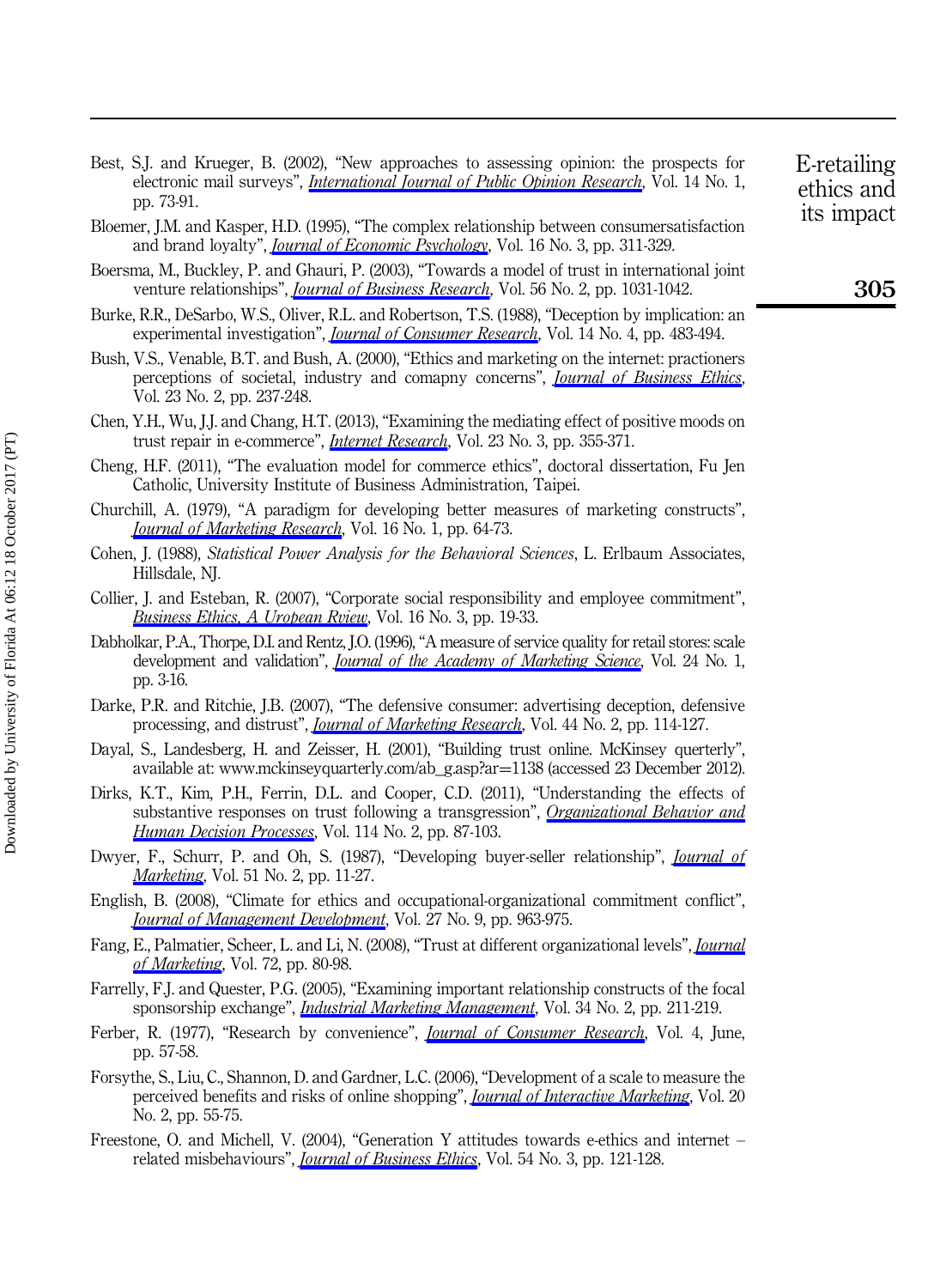| <b>INTR</b><br>26,1 | Frost, D., Goode, S. and Hart, D. (2010), "Individualist and collectivist factors affecting online<br>repurchase intentions", <i>Internet Research</i> , Vol. 20 No. 1, pp. 6-28.                                                                  |
|---------------------|----------------------------------------------------------------------------------------------------------------------------------------------------------------------------------------------------------------------------------------------------|
|                     | Gefen, D. and Straub, D. (2001), "Managing user trust in B2C e-services", E-Service Journal, Vol. 1<br>No. 1, pp. 7-34.                                                                                                                            |
| 306                 | Göran, S.A., Tore, M. and Janice, P. (2010), "Balancing the sequential logic of quality constructs in<br>manufacturing-supplier relationships – causes and outcomes", <i>Journal of Business</i><br>Research, Vol. 63 No. 11, pp. 1209-1214.       |
|                     | Gregory, G.M. (2007), "Dealing with new ethical issues on the internet", <i>Information Today</i> ,<br>Vol. 24 No. 6, p. 36.                                                                                                                       |
|                     | Gundlach, G., Achrol, R. and Mentzer, J. (1995), "The structure of commitment in exchange",<br><i>Journal of Marketing</i> , Vol. 59 No. 1, pp. 72-92.                                                                                             |
|                     | Gundlach, G.T. and Murphy, P.E. (1993), "Ethical and legal foundations of relational marketing<br>exchanges", <i>Journal of Marketing</i> , Vol. 57, October, pp. 35-46.                                                                           |
|                     | Hoffman, D.L., Novak, T.P. and Peralta, M. (1999), "Building consumer trust online",<br>Communication of the ACM, Vol. 41 No. 4, pp. 80-85.                                                                                                        |
|                     | Hofstede, G. (1980), <i>Culture's Consequences: International Differences in Work-Related Values</i> ,<br>Sage, Beverly Hills, CA.                                                                                                                 |
|                     | Hofstede, G. (1984), Culture's Consequences: International Differences in Work Related Values,<br>Sage, Beverly Hills, CA.                                                                                                                         |
|                     | Hrebiniak, L.G. (1974), "Effects of job level and participation on employee attitudes and<br>perceptions of influence", <i>Academy of Management Journal</i> , Vol. 17 No. 1, pp. 649-662.                                                         |
|                     | Humphrey, J. and Schmitz, H. (1998), "Trust and inter-firm relations in developing and transition<br>economics", <i>The Journal of Development Studies</i> , Vol. 34 No. 4, pp. 32-61.                                                             |
|                     | Husted, B.W. and Allen, D.B. (2008), "Toward a model of cross-cultural business ethics: the<br>impact of individualism and collectivism on the ethical decision-making process", <i>Journal</i><br>of Business Ethics, Vol. 82 No. 2, pp. 293-305. |
|                     | Hwanga, Y. and Leec, K.C. (2012), "Investigating the moderating role of uncertainty avoidance<br>cultural values on multidimensional online trust", <i>Information and Management</i> , Vol. 49                                                    |

No. 6, pp. 171-176. Ingram, R., Skinner, S.J. and Taylor, V.A. (2005), "Consumers' evaluations of unethical marketing behaviours: the role of customer commitment", *[Journal of Business Ethics](http://www.emeraldinsight.com/action/showLinks?doi=10.1108%2FIntR-10-2014-0244&crossref=10.1007%2Fs10551-005-1899-0&isi=000233873500003&citationId=p_40)*, Vol. 62 No. 3,

pp. 237-252.

Downloaded by University of Florida At 06:12 18 October 2017 (PT) Downloaded by University of Florida At 06:12 18 October 2017 (PT)

- Innis, D.E. (1991), "Customer service, repurchase intentions, market orientation and firm performance in the channel", unpublished doctoral thesis, Ohio State University, Columbus.
- Internet World Stats. (2013), "Miniwatts", available at:<www.internetworldstats.com/stats.htm> (accessed 25 May 2013).
- Jahng, J., Jain, H. and Ramamurthy, K. (2000), "Effective design of electronic commerce environments: a proposed theory of congruence and an illustration", [IEEE Transactions on](http://www.emeraldinsight.com/action/showLinks?doi=10.1108%2FIntR-10-2014-0244&crossref=10.1109%2F3468.852439&isi=000088379100007&citationId=p_43) Systems. Man. and Cybernetics: Part A, Vol. 30 No. 4, pp. 456-471.
- James, R.B. and Rajiv, P.D. (2009), "The theoretical domains of retailing research: a retrospective", [Journal of Retailing](http://www.emeraldinsight.com/action/showLinks?doi=10.1108%2FIntR-10-2014-0244&crossref=10.1016%2Fj.jretai.2009.04.003&isi=000267624400001&citationId=p_44), Vol. 85 No. 2, pp. 113-128.
- Johnson, M.S., Sividas, E. and Garbarino, E. (2008), "Customer satisfaction, perceived risk and affective commitment", *[Journal of Services Marketing](http://www.emeraldinsight.com/action/showLinks?doi=10.1108%2FIntR-10-2014-0244&system=10.1108%2F08876040810889120&citationId=p_45)*, Vol. 22 No. 5, pp. 353-362.
- Jones, J.M. and Vijayasarathy, L.R. (1998), "Internet consumer catalog shopping: findings from an exploratory study and directions for future research", *[Internet Research: Electronic](http://www.emeraldinsight.com/action/showLinks?doi=10.1108%2FIntR-10-2014-0244&system=10.1108%2F10662249810231069&isi=000076359100005&citationId=p_46)* [Networking Applications and Policy](http://www.emeraldinsight.com/action/showLinks?doi=10.1108%2FIntR-10-2014-0244&system=10.1108%2F10662249810231069&isi=000076359100005&citationId=p_46), Vol. 8 No. 4, pp. 322-330.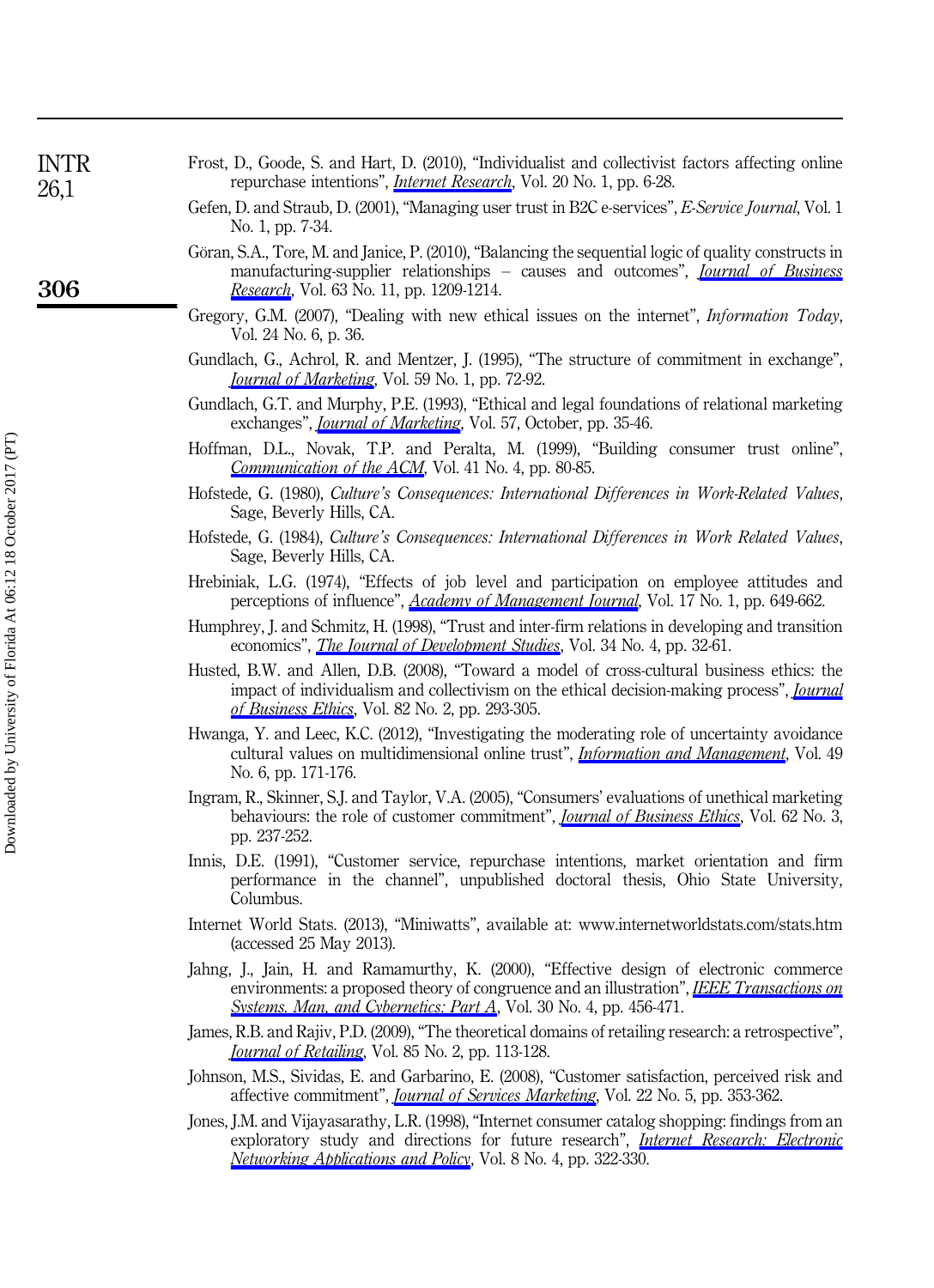|  |                                                               |  |  |  |  | Jones, S., Wilikens, M., Morris, P. and Masera, M. (2000), "Trust requirements in e-business", |  |
|--|---------------------------------------------------------------|--|--|--|--|------------------------------------------------------------------------------------------------|--|
|  | <i>Communications of the ACM</i> , Vol. 43 No. 12, pp. 81-87. |  |  |  |  |                                                                                                |  |

- Kalakota, R. and Whinston, A.B. (1996), Frontiers of Electronic Commerce, Addison-Wesley Publishing, Boston, MA.
- Keh, H. and Xie, Y. (2009), "Corporate reputation and customer behavioral intentions: the roles of trust, identification and commitment", *[Industrial Marketing](http://www.emeraldinsight.com/action/showLinks?doi=10.1108%2FIntR-10-2014-0244&crossref=10.1016%2Fj.indmarman.2008.02.005&isi=000271334200004&citationId=p_49)*, Vol. 38 No. 7, pp. 732-742.
- Kim, C., Tao, W., Shin, N. and Kim, K.S. (2010), "An empirical study of customers' perceptions of security and trust in e-payment systems", [Electronic Commerce Research and Applications](http://www.emeraldinsight.com/action/showLinks?doi=10.1108%2FIntR-10-2014-0244&crossref=10.1016%2Fj.elerap.2009.04.014&isi=000273673000012&citationId=p_50), Vol. 9 No. 1, pp. 84-95.
- Kim, J., Fiore, A. and Lee, H. (2007), "Influence of online store perception, shopping enjoyment, and shopping involvement on consumer patronage behaviour towards an online retailer", [Journal of Retailing and Consumer Services](http://www.emeraldinsight.com/action/showLinks?doi=10.1108%2FIntR-10-2014-0244&crossref=10.1016%2Fj.jretconser.2006.05.001&citationId=p_51), Vol. 14 No. 11, pp. 95-107.
- Klang, M. (2001), "Who do you trust? Beyond encryption, secure e-business", *[Decision Support](http://www.emeraldinsight.com/action/showLinks?doi=10.1108%2FIntR-10-2014-0244&crossref=10.1016%2FS0167-9236%2800%2900140-8&isi=000169714700002&citationId=p_52)* [System](http://www.emeraldinsight.com/action/showLinks?doi=10.1108%2FIntR-10-2014-0244&crossref=10.1016%2FS0167-9236%2800%2900140-8&isi=000169714700002&citationId=p_52), Vol. 31 No. 3, pp. 293-302.
- Kock, N. (2011), "Using WarpPLS in e-collaboration studies: descriptive statistics, settings, and key analysis results", *[International Journal of E-Collaboration](http://www.emeraldinsight.com/action/showLinks?doi=10.1108%2FIntR-10-2014-0244&crossref=10.4018%2Fjec.2011040101&citationId=p_53)*, Vol. 7 No. 2, pp. 1-18.
- Kracher, B. and Corritore, C.L. (2004), "Is there a special e-commerce ethics?", [Business Ethics](http://www.emeraldinsight.com/action/showLinks?doi=10.1108%2FIntR-10-2014-0244&crossref=10.5840%2Fbeq20041417&isi=000188799900004&citationId=p_54) **[Quarterly](http://www.emeraldinsight.com/action/showLinks?doi=10.1108%2FIntR-10-2014-0244&crossref=10.5840%2Fbeq20041417&isi=000188799900004&citationId=p_54)**, Vol. 14 No. 1, pp. 71-94.
- Kurt, C. and Hacioglu, G. (2010), "Ethics as a customer perceived value driver in the context of online retailing", *[African Journal of Business Management](http://www.emeraldinsight.com/action/showLinks?doi=10.1108%2FIntR-10-2014-0244&isi=000277613700014&citationId=p_55)*, Vol. 4 No. 5, pp. 672-677.
- Lagace, R.R., Dahlstrom, R. and Gassenheimer, J.B. (1991), "The relevance of ethical salesperson behavior on relationship quality: the pharmaceutical industry", The Journal of Personal Selling and Sales Management, Vol. 11 No. 4, pp. 39-47.
- Lai, C., Pai, D., Yang, C.F. and Lin, H. (2009), "The effects of market orientation on relationship learning and relationship performance in industrial marketing: the dyadic perspectives", [Industrial Marketing Management](http://www.emeraldinsight.com/action/showLinks?doi=10.1108%2FIntR-10-2014-0244&crossref=10.1016%2Fj.indmarman.2008.12.004&isi=000264917600005&citationId=p_57), Vol. 38 No. 3, pp. 166-172.
- Latane, B. (1981), "The psychology of social impact", *[American Psychologist](http://www.emeraldinsight.com/action/showLinks?doi=10.1108%2FIntR-10-2014-0244&crossref=10.1037%2F0003-066X.36.4.343&isi=A1981LM40200002&citationId=p_58)*, Vol. 36 No. 1, pp. 343-356.
- Leonidou, L.C., Leonidou, N.C. and Kvasova, O. (2013), "Cultural drivers and trust outcomes of consumer perceptions of organizational unethical marketing behavior", *[European Journal](http://www.emeraldinsight.com/action/showLinks?doi=10.1108%2FIntR-10-2014-0244&system=10.1108%2F03090561311297445&isi=000317798200008&citationId=p_59)* [of Marketing](http://www.emeraldinsight.com/action/showLinks?doi=10.1108%2FIntR-10-2014-0244&system=10.1108%2F03090561311297445&isi=000317798200008&citationId=p_59), Vol. 47 Nos 3/4, pp. 525-556.
- Leonidou, L.C., Kvasova, O., Leonidou, C.N. and Chari, S. (2013), "Business unethicality as an impediment to consumer trust: the moderating role of demographic and cultural characteristics", *[Journal of Business Ethics](http://www.emeraldinsight.com/action/showLinks?doi=10.1108%2FIntR-10-2014-0244&crossref=10.1007%2Fs10551-012-1267-9&isi=000313955100003&citationId=p_60)*, Vol. 112 No. 3, pp. 397-415.
- Li, C. (2011), "Online social network acceptance: a social perspective", *[Internet Research](http://www.emeraldinsight.com/action/showLinks?doi=10.1108%2FIntR-10-2014-0244&system=10.1108%2F10662241111176371&isi=000297600100004&citationId=p_61)*, Vol. 21 No. 5, pp. 562-580.
- Limbu, Y.B., Wolf, M. and Lunsford, D.L. (2011), "Consumers' perceptions of online ethics and its effects on satisfaction and loyalty", *[Journal of Research in Interactive Marketing](http://www.emeraldinsight.com/action/showLinks?doi=10.1108%2FIntR-10-2014-0244&system=10.1108%2F17505931111121534&citationId=p_62)*, Vol. 5 No. 1, pp. 71-89.
- Lu, L.C., Chang, H.H. and Yu, S.T. (2013), "Online shoppers' perceptions of e-retailers' ethics, cultural orientation, and loyalty", *[Internet Research](http://www.emeraldinsight.com/action/showLinks?doi=10.1108%2FIntR-10-2014-0244&system=10.1108%2F10662241311295773&isi=000315014600003&citationId=p_63)*, Vol. 23 No. 1, pp. 47-68.
- Mcintyre, F.S., Thomas, J.R. and Gilbert, F.W. (1999), "Consumer segments and perceptions of retail ethics", *[Journal of Marketing Theory and Practice](http://www.emeraldinsight.com/action/showLinks?doi=10.1108%2FIntR-10-2014-0244&crossref=10.1080%2F10696679.1999.11501828&citationId=p_64)*, Vol. 2, pp. 43-53.
- Martín, S.S., Camarero, C. and José, R.S. (2011), "Does involvement matter in online shopping satisfaction and trust", *[Psychology & Marketing](http://www.emeraldinsight.com/action/showLinks?doi=10.1108%2FIntR-10-2014-0244&crossref=10.1002%2Fmar.20384&isi=000286355700002&citationId=p_65)*, Vol. 28 No. 2, pp. 145-167.
- Miyazaki, A.D. and Fernandez, A. (2001), "Consumer perceptions of privacy and security risks for online shopping", *[The Journal of Consumer Affairs](http://www.emeraldinsight.com/action/showLinks?doi=10.1108%2FIntR-10-2014-0244&crossref=10.1111%2Fj.1745-6606.2001.tb00101.x&isi=000173229200002&citationId=p_66)*, Vol. 35 No. 1, pp. 27-44.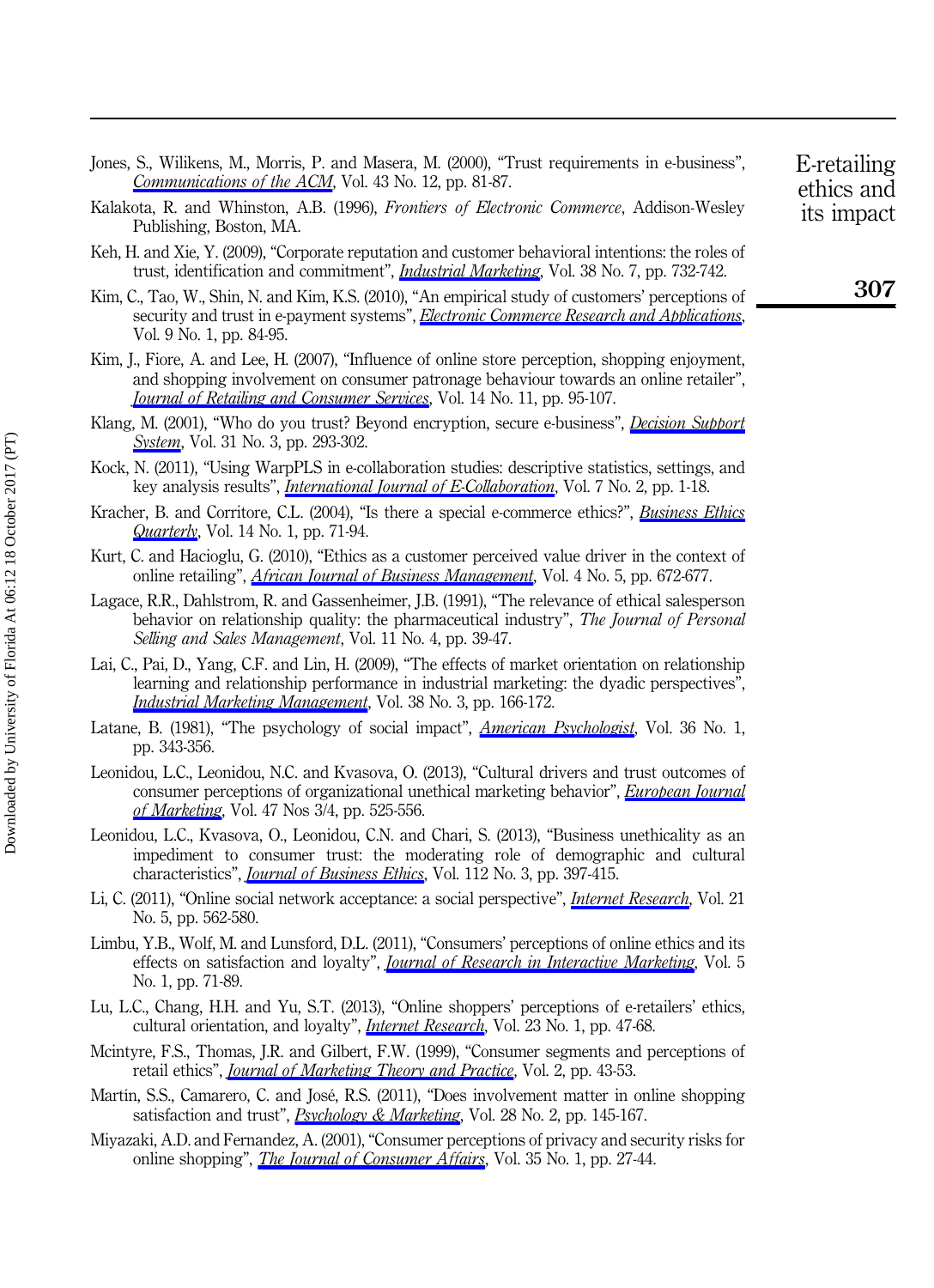| INTR<br>26,1 | Moorman, C., Zaltman, G. and Deshpande, R. (1992), "Relationships between providers and users<br>of marketing research: the dynamics of trust within and between organizations", <i>Journal of</i><br><i>Marketing Research</i> , Vol. 29 No. 3, pp. 314-329.<br>Morgan, R.M. and Hunt, S.D. (1994), "The commitment-trust theory of relationship marketing" |
|--------------|--------------------------------------------------------------------------------------------------------------------------------------------------------------------------------------------------------------------------------------------------------------------------------------------------------------------------------------------------------------|
|              | <i>Journal of Marketing</i> , Vol. 58 No. 3, pp. 20-38.<br>Mukherjee, A. and Nath, P. (2003), "A model of trust in online relationship banking", <i>International</i>                                                                                                                                                                                        |
| 308          | <i>Journal of Bank Marketing</i> , Vol. 21 No. 1, pp. 5-15.<br>$Oliver$ PI $(1080)$ "A computive model of the entergodents and consequences of setisfaction                                                                                                                                                                                                  |

- Oliver, R.L. (1980), "A cognitive model of the antecedents and consequences of satisfaction judgments", *[Journal of Marketing Research](http://www.emeraldinsight.com/action/showLinks?doi=10.1108%2FIntR-10-2014-0244&crossref=10.2307%2F3150499&isi=A1980KR80300005&citationId=p_70)*, Vol. 17, November, pp. 460-469.
- Oyserman, D., Coon, H.M. and Kemmelmeier, M. (2002), "Rethinking individualism and collectivism: evaluation of the theoretical assumptions and meta-analyses", *[Psychological](http://www.emeraldinsight.com/action/showLinks?doi=10.1108%2FIntR-10-2014-0244&crossref=10.1037%2F0033-2909.128.1.3&isi=000173714500001&citationId=p_71)* **[Bulletin](http://www.emeraldinsight.com/action/showLinks?doi=10.1108%2FIntR-10-2014-0244&crossref=10.1037%2F0033-2909.128.1.3&isi=000173714500001&citationId=p_71)**, Vol. 128 No. 1, pp. 3-72.
- Palmer, D.E. (2005), "Pop-ups, cookies, and spam: toward a deeper analysis of the ethical significance of internet marketing practices", *[Journal of Business Ethics](http://www.emeraldinsight.com/action/showLinks?doi=10.1108%2FIntR-10-2014-0244&crossref=10.1007%2Fs10551-005-1421-8&isi=000229641600025&citationId=p_72)*, Vol. 58 No. 2, pp. 271-280.
- Parasuraman, A.V., Zeithaml, A. and Malhotra, A. (2005), "E-S-QUAL a multiple-item scale for assessing electronic service quality", *[Journal of Service Research](http://www.emeraldinsight.com/action/showLinks?doi=10.1108%2FIntR-10-2014-0244&crossref=10.1177%2F1094670504271156&isi=000228333800001&citationId=p_73)*, Vol. 7 No. 3, pp. 213-233.
- Pavlou, P.A. and Chellappa, R. (2001), "The role of perceived privacy and perceived security in the develoment of trust in electronic commerce", working paper, Marshall school of Business, University of Southern California, Los Angles, CA.
- Pucetaite, R. and Lamsa, A.M. (2008), "Advancing organizational trust in a post-socialist context: role of ethics management tools", Economics and Management, Vol. 13 No. 2, pp. 381-388.
- Ramsey, R.P., Marshall, G.W., Johnston, M.W. and Deeter-schmelz, D.R. (2007), "Ethical ideologies and older consumer perceptions of unethical sales tactics", *[Journal of Business Ethics](http://www.emeraldinsight.com/action/showLinks?doi=10.1108%2FIntR-10-2014-0244&crossref=10.1007%2Fs10551-006-9105-6&isi=000243324100007&citationId=p_76)*, Vol. 70 No. 2, pp. 191-207.
- Robertson, D.C. and Anderson, E. (1993), "Control system and task environment effects on ethical judgment: an exploratory study of industrial salespeople", [Organizational Science](http://www.emeraldinsight.com/action/showLinks?doi=10.1108%2FIntR-10-2014-0244&crossref=10.1287%2Forsc.4.4.617&isi=A1993MM31900007&citationId=p_77), Vol. 4 No. 4, pp. 617-645.
- Roest, H. and Pieters, R. (1997), "The nomological net of perceived service quality", *[International](http://www.emeraldinsight.com/action/showLinks?doi=10.1108%2FIntR-10-2014-0244&system=10.1108%2F09564239710174408&isi=A1997XZ52600011&citationId=p_78)* **[Journal of Service Industry Management](http://www.emeraldinsight.com/action/showLinks?doi=10.1108%2FIntR-10-2014-0244&system=10.1108%2F09564239710174408&isi=A1997XZ52600011&citationId=p_78)**, Vol. 8 No. 4, pp. 336-351.
- Roldán, J.L. and Sánchez-Franco, M.J. (2012), "Variance-based structural equation modeling: guidelines for using partial least squares in information systems research", in Mora, M., Gelman, O., Steenkamp, A. and Raisinghani, M. (Eds), *Research Methodologies, [Innovations](http://www.emeraldinsight.com/action/showLinks?doi=10.1108%2FIntR-10-2014-0244&crossref=10.4018%2F978-1-4666-0179-6.ch010&citationId=p_79)* [and Philosophies in Software Systems Engineering and Information Systems](http://www.emeraldinsight.com/action/showLinks?doi=10.1108%2FIntR-10-2014-0244&crossref=10.4018%2F978-1-4666-0179-6.ch010&citationId=p_79), pp. 193-221.
- Roman, S. (2007), "The ethics of online retailing: a scale development and validation from the consumers' perspective", *[Journal of Business Ethics](http://www.emeraldinsight.com/action/showLinks?doi=10.1108%2FIntR-10-2014-0244&crossref=10.1007%2Fs10551-006-9161-y&isi=000245269200003&citationId=p_80)*, Vol. 72, pp. 131-148.
- Roman, S. and Cuestas, P.J. (2008), "The perceptions of consumers regarding online retailers' ethics and their relationship with consumers' general internet expertise and word of mouth: a preliminary analysis", *[Journal of Business Ethics](http://www.emeraldinsight.com/action/showLinks?doi=10.1108%2FIntR-10-2014-0244&crossref=10.1007%2Fs10551-007-9645-4&isi=000260617500004&citationId=p_81)*, Vol. 83 No. 4, pp. 641-656.
- Rose, S., Clark, M., Samouel, P. and Hair, N. (2012), "Online customer experience in e-retailing: an empirical model of antecedents and outcomes", *[Journal of Retailing](http://www.emeraldinsight.com/action/showLinks?doi=10.1108%2FIntR-10-2014-0244&crossref=10.1016%2Fj.jretai.2012.03.001&isi=000306163800010&citationId=p_82)*, Vol. 88 No. 2, pp. 308-322.
- Saeed, K., Grover, V. and Hwang, Y. (2005), "The relationship of e-commerce competence to customer value and firm performance: an empirical investigation", Journal of MIS, Vol. 22 No. 1, pp. 223-256.
- Sanchez-Franco, M.J., Villar, A.F. and Martin Velicia, F.A. (2009), "The moderating effect of gender on relationship quality and loyalty toward internet service providers", [Information](http://www.emeraldinsight.com/action/showLinks?doi=10.1108%2FIntR-10-2014-0244&crossref=10.1016%2Fj.im.2009.02.001&isi=000265516600007&citationId=p_84) [& Management](http://www.emeraldinsight.com/action/showLinks?doi=10.1108%2FIntR-10-2014-0244&crossref=10.1016%2Fj.im.2009.02.001&isi=000265516600007&citationId=p_84), Vol. 46 No. 3, pp. 196-202.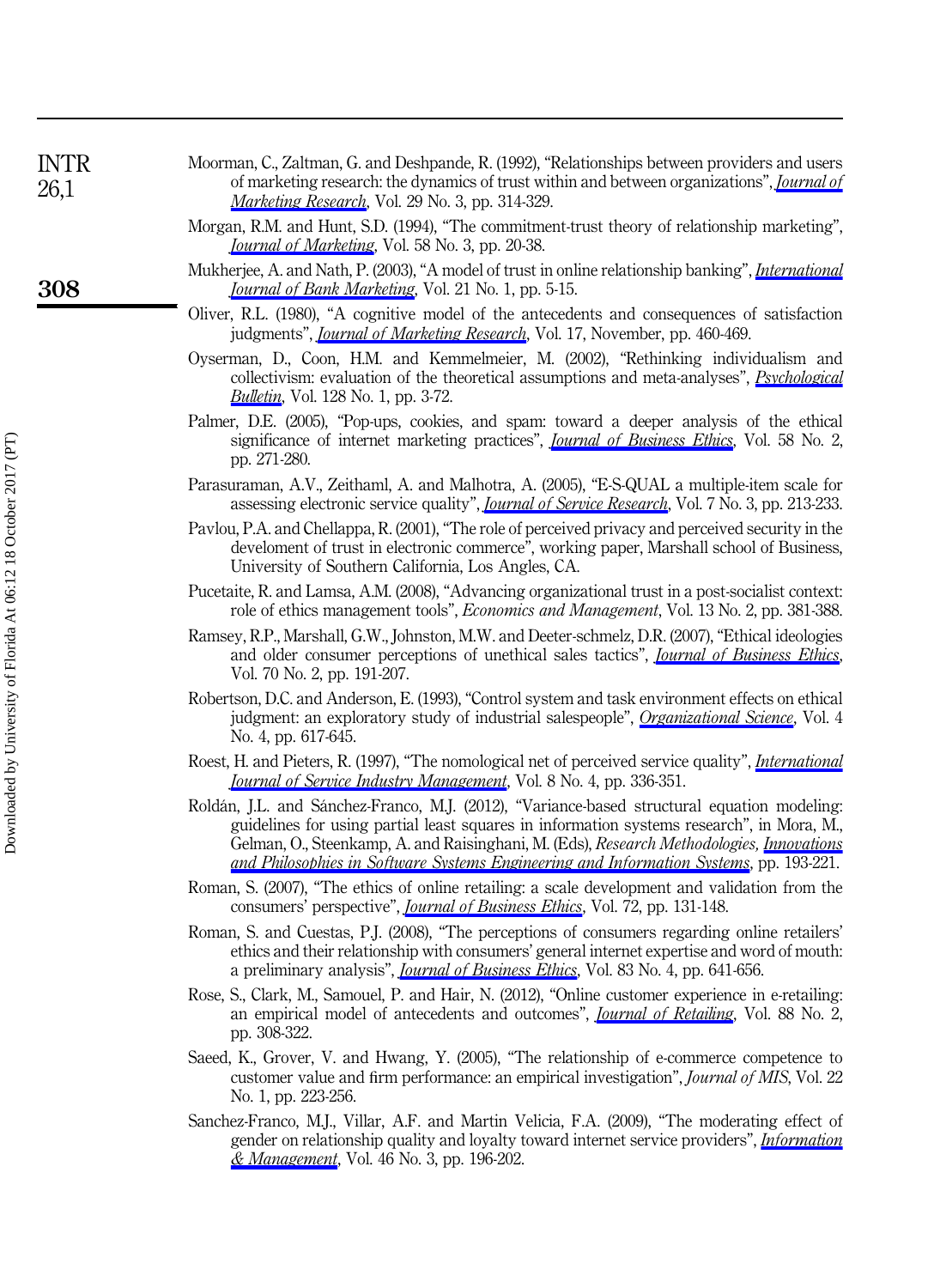Schlegelmilch, B.B. and Öberseder, M. (2010), "Half a century of marketing ethics: shifting perspectives and emerging trends", *[Journal of Business Ethics](http://www.emeraldinsight.com/action/showLinks?doi=10.1108%2FIntR-10-2014-0244&crossref=10.1007%2Fs10551-009-0182-1&isi=000275991400001&citationId=p_85)*, Vol. 93 No. 1, pp. 1-19.

Sharma, G. and Lijuan, H. (2014), "Ethical perspectives on e-commerce: an empirical investigation", *[Internet Research](http://www.emeraldinsight.com/action/showLinks?doi=10.1108%2FIntR-10-2014-0244&system=10.1108%2FIntR-07-2013-0162&isi=000341887300001&citationId=p_86)*, Vol. 24 No. 4, pp. 414-435.

- Shin, S.K., Ishman, M. and Sanders, G.L. (2007), "An empirical investigation of socio-cultural factors of information sharing in China", *[Information & Management](http://www.emeraldinsight.com/action/showLinks?doi=10.1108%2FIntR-10-2014-0244&crossref=10.1016%2Fj.im.2006.11.004&isi=000245067300005&citationId=p_87)*, Vol. 44 No. 2, pp. 165-174.
- Singh, J. and Sirdeshmukh, D. (2000), "Agency and trust mechanisms in consumer satisfaction and loyalty judgments", *[Journal of the Academy of Marketing Science](http://www.emeraldinsight.com/action/showLinks?doi=10.1108%2FIntR-10-2014-0244&crossref=10.1177%2F0092070300281014&isi=000084543900014&citationId=p_88)*, Vol. 28 No. 1, pp. 150-167.
- Singh, T. and Hill, M.E. (2003), "Consumer privacy and the internet in Europe: a view from Germany", *[Journal of Consumer Marketing](http://www.emeraldinsight.com/action/showLinks?doi=10.1108%2FIntR-10-2014-0244&system=10.1108%2F07363760310506175&citationId=p_89)*, Vol. 20 No. 7, pp. 634-651.
- Siu, N., Zhang, T. and Yau, C. (2013), "The roles of justice and customer satisfaction in customer retention: a lesson from service recovery", *[Journal of Business Ethics](http://www.emeraldinsight.com/action/showLinks?doi=10.1108%2FIntR-10-2014-0244&crossref=10.1007%2Fs10551-013-1713-3&isi=000320313600008&citationId=p_90)*, Vol. 114 No. 4, pp. 675-686.
- Skarmeas, D., Katisikeas, C.S., Spyropoulou, S. and Salehi-Sangar, E. (2008), "Market and supplier characteristics driving distributor relationship quality in international marketing channels of industrial products", *[Industrial Marketing Management](http://www.emeraldinsight.com/action/showLinks?doi=10.1108%2FIntR-10-2014-0244&crossref=10.1016%2Fj.indmarman.2007.04.004&isi=000252913400004&citationId=p_91)*, Vol. 37 No. 4, pp. 23-36.
- Smith, A.K., Bolton, R.N. and Wagner, J. (1999), "A model of customer satisfaction with", *[Journal](http://www.emeraldinsight.com/action/showLinks?doi=10.1108%2FIntR-10-2014-0244&crossref=10.2307%2F3152082&isi=000081965400005&citationId=p_92)* [of Marketing Research](http://www.emeraldinsight.com/action/showLinks?doi=10.1108%2FIntR-10-2014-0244&crossref=10.2307%2F3152082&isi=000081965400005&citationId=p_92), Vol. 36 No. 3, pp. 356-372.
- Strutton, D., Pelton, L.E. and Ferrell, O.C. (1997), "Ethical behaviour in retail settings: is there a generation gap", *[Journal of Business Ethics](http://www.emeraldinsight.com/action/showLinks?doi=10.1108%2FIntR-10-2014-0244&crossref=10.1023%2FA%3A1017991525118&isi=A1997WJ08100010&citationId=p_93)*, Vol. 16 No. 4, pp. 87-105.
- Swaidan, Z., Vitell, S. and Rawwas, M. (2003), "Consumer ethics: determinants of ethical beliefs of African-Americans", *[Journal of Business Ethics](http://www.emeraldinsight.com/action/showLinks?doi=10.1108%2FIntR-10-2014-0244&crossref=10.1023%2FA%3A1025068902771&isi=000184507900007&citationId=p_94)*, Vol. 46 No. 2, pp. 175-186.
- Tsai, H., Huang, H.C., Jaw, Y.L. and Chen, W. (2006), "Why on-line customers remain with a particular e-retailer: an integrative model and empirical evidence", [Psychology & Marketing](http://www.emeraldinsight.com/action/showLinks?doi=10.1108%2FIntR-10-2014-0244&crossref=10.1002%2Fmar.20121&isi=000237166000007&citationId=p_95), Vol. 23 No. 5, pp. 447-464.
- Urbach, N. and Ahlemann, F. (2010), "Structural equation modeling in information systems research using partial least squares", Journal of Information Technology Theory and Application, Vol. 11 No. 2, pp. 5-40.
- Vesel, P. and Zabkar, V. (2009), "Managing customer loyalty through the mediating role of satisfaction in the DIY retail loyalty program", *[Journal of Retailing and Consumer Services](http://www.emeraldinsight.com/action/showLinks?doi=10.1108%2FIntR-10-2014-0244&crossref=10.1016%2Fj.jretconser.2009.05.002&citationId=p_97)*, Vol. 16 No. 5, pp. 396-406.
- Vitell, S.J. and Muncy, J.A. (2005), "The Muncy-Vitell consumer ethics scale: a modification and application", *[Journal of Business Ethics](http://www.emeraldinsight.com/action/showLinks?doi=10.1108%2FIntR-10-2014-0244&crossref=10.1007%2Fs10551-005-7058-9&isi=000233873500005&citationId=p_98)*, Vol. 62 No. 3, pp. 267-275.
- Wolfinbarger, M. and Gilly, M.C. (2003), "eTailQ: dimensionalizing, measuring and predicting etail quality", *[Journal of Retailing](http://www.emeraldinsight.com/action/showLinks?doi=10.1108%2FIntR-10-2014-0244&crossref=10.1016%2FS0022-4359%2803%2900034-4&isi=000184528000005&citationId=p_99)*, Vol. 79 No. 3, pp. 183-198.
- Wu, I.L. (2013), "The antecedents of customer satisfaction and its link to complaint intentions in online shopping: an integration of justice, technology, and trust", *[International Journal of](http://www.emeraldinsight.com/action/showLinks?doi=10.1108%2FIntR-10-2014-0244&crossref=10.1016%2Fj.ijinfomgt.2012.09.001&isi=000313310000017&citationId=p_100)* [Information Management](http://www.emeraldinsight.com/action/showLinks?doi=10.1108%2FIntR-10-2014-0244&crossref=10.1016%2Fj.ijinfomgt.2012.09.001&isi=000313310000017&citationId=p_100), Vol. 33 No. 1, pp. 166-176.
- Yoo, B. and Donthu, N. (2001), "Developing a scale to measure the perceived quality of an internet shopping site (SITEQUAL)", Quarterly Journal of Electronic Commerce, Vol. 2 No. 1, pp. 31-47.
- Zhang, Y., Fang, Y., Wei, K., Ramsey, E., McCole, P. and Chen, H. (2011), "Repurchase intention in B2C e-commerce – a relationship quality perspective", *[Information and Management](http://www.emeraldinsight.com/action/showLinks?doi=10.1108%2FIntR-10-2014-0244&crossref=10.1016%2Fj.im.2011.05.003&isi=000294240800002&citationId=p_102)*, Vol. 48 No. 6, pp. 192-200.
- Zimmer, C., Ergun Arsal, R., Al-Marzouq, M. and Grover, V. (2010), "Investigating online information disclosure: effects of information relevance, trust and risk", *[Information &](http://www.emeraldinsight.com/action/showLinks?doi=10.1108%2FIntR-10-2014-0244&crossref=10.1016%2Fj.im.2009.12.003&isi=000275973000007&citationId=p_103) [Management](http://www.emeraldinsight.com/action/showLinks?doi=10.1108%2FIntR-10-2014-0244&crossref=10.1016%2Fj.im.2009.12.003&isi=000275973000007&citationId=p_103)*, Vol. 47 No. 2, pp. 115-123.

E-retailing ethics and its impact

309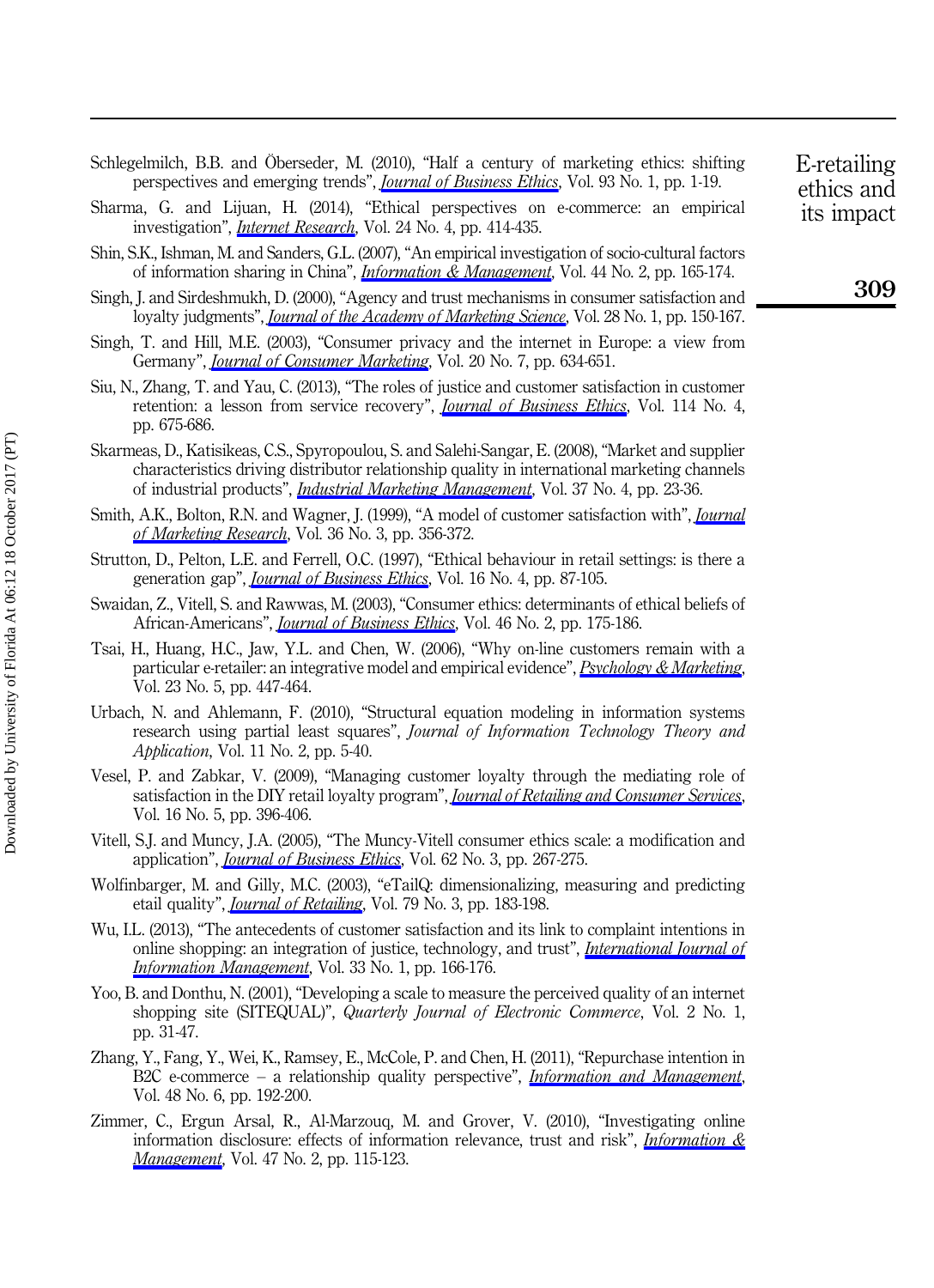| <b>INTR</b> | Further reading                                                                                                                                                                                                                                                                        |
|-------------|----------------------------------------------------------------------------------------------------------------------------------------------------------------------------------------------------------------------------------------------------------------------------------------|
| 26,1        | Benassi, P. (1999), "TRUSTe: an online privacy seal program", <i>Communications of the ACM</i><br>Vol. 42 No. 2, pp. 56-59.                                                                                                                                                            |
|             | Hofstede, G. (2002), "The pitfalls of cross-national survey research: a reply to the article by<br>Spector <i>et al.</i> on the psychometric properties of the Hofstede values survey module 1994".<br><i>Applied Psychology: An International Review, Vol.</i> 51 No. 1, pp. 170-173. |
| 310         | Murphy, P.E., Laczniak, G.R., Bowie, N.E. and Klein, T.A. (2005), <i>Ethical Marketing: Basic Ethics</i><br><i>in Action</i> , Pearson Prentice Hall, Upper Saddle River, NJ.                                                                                                          |
|             | Parnell, J.A. and Hatem, T. (1999), "Cultural antecedents of behavioural differences between<br>American and Egyptian mangers", <i>Journal of Management Studies</i> , Vol. 36 No. 3<br>pp. 399-418.                                                                                   |

#### Corresponding author

Dr Ibrahim Elbeltagi can be contacted at: [i.elbeltagi@plymouth.ac.uk](mailto:i.elbeltagi@plymouth.ac.uk)

For instructions on how to order reprints of this article, please visit our website: www.emeraldgrouppublishing.com/licensing/reprints.htm Or contact us for further details: permissions@emeraldinsight.com